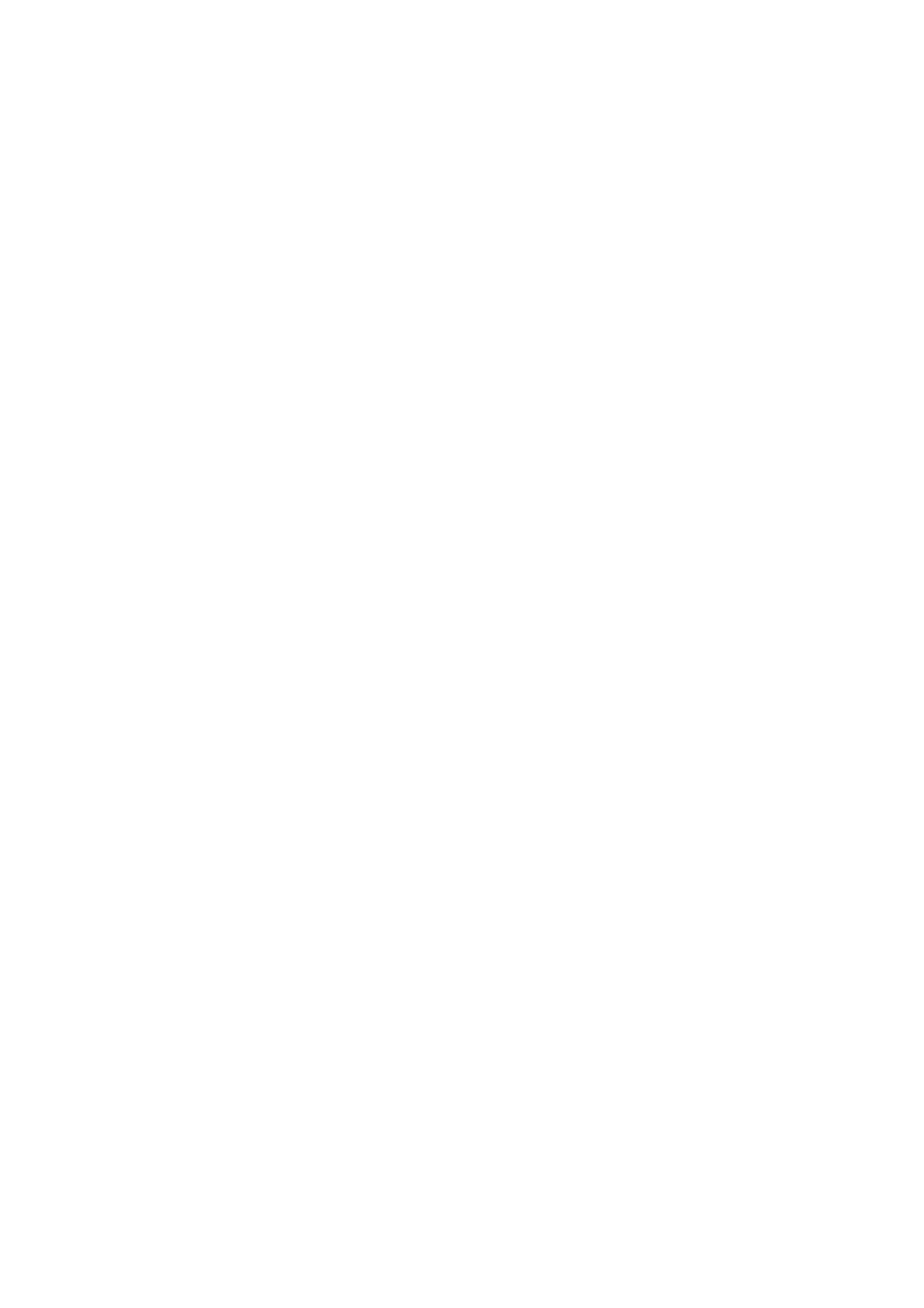# **EUROPEAN UNIVERSITY INSTITUTE, FLORENCE DEPARTMENT OF LAW**

*Member States as Trustees of the Community Interest: Participating in International Agreements on Behalf of the European Community* 

**MARISE CREMONA**

EUI Working Paper **LAW** 2009/17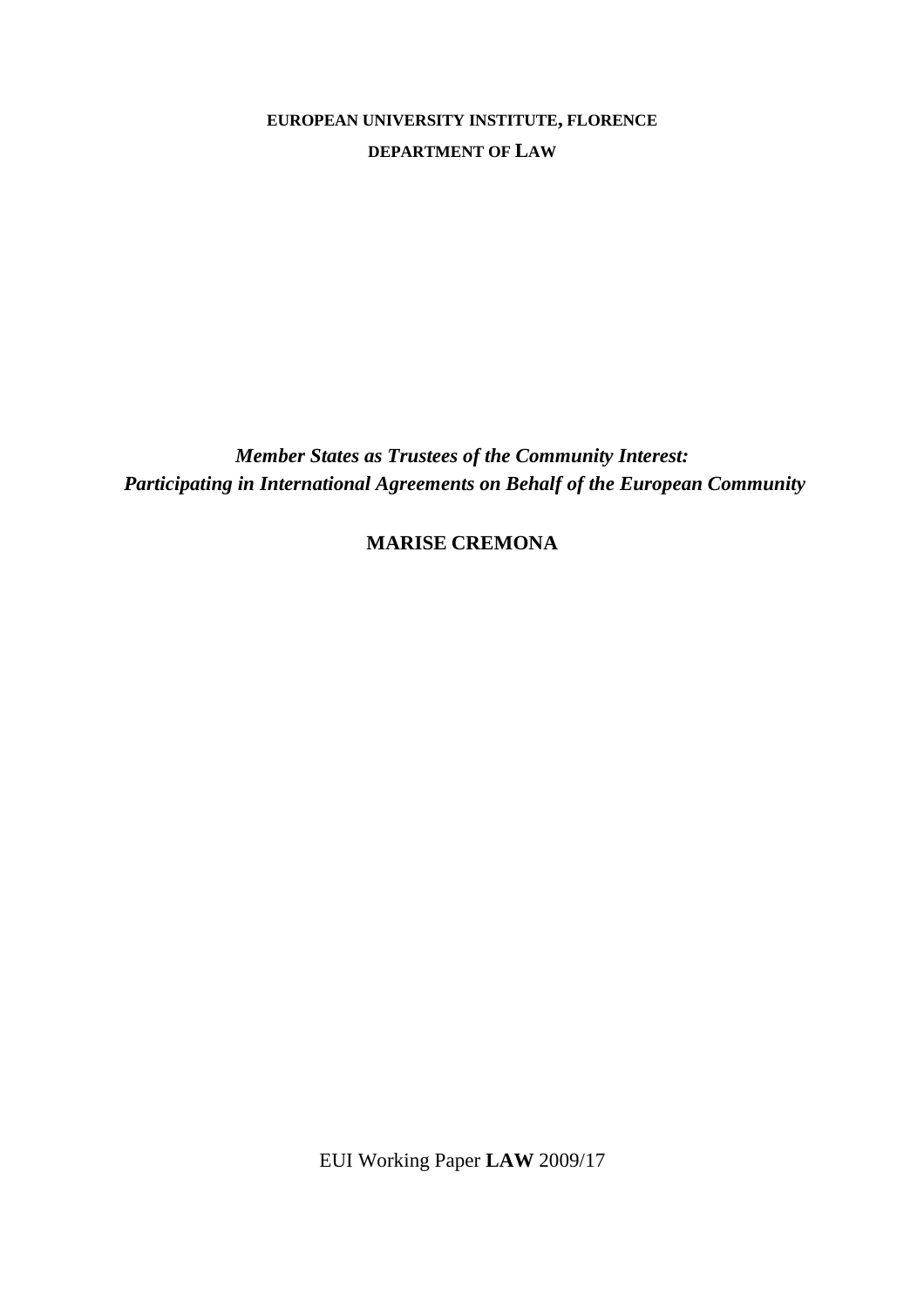This text may be downloaded for personal research purposes only. Any additional reproduction for other purposes, whether in hard copy or electronically, requires the consent of the author(s), editor(s). If cited or quoted, reference should be made to the full name of the author(s), editor(s), the title, the working paper or other series, the year, and the publisher.

ISSN 1725-6739

© 2009 Marise Cremona

Printed in Italy European University Institute Badia Fiesolana I – 50014 San Domenico di Fiesole (FI) Italy www.eui.eu cadmus.eui.eu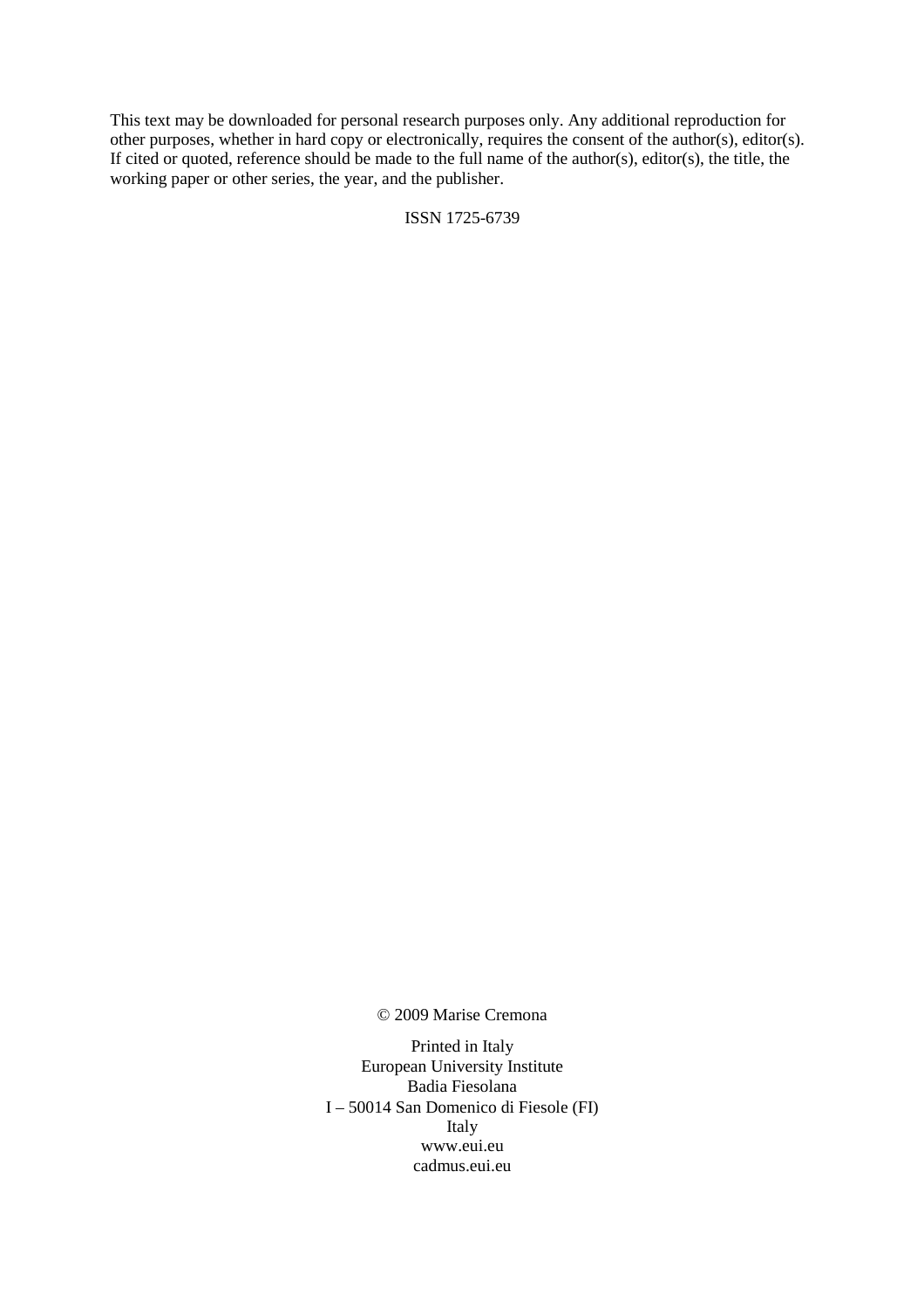#### **Abstract**

This paper discusses the legal effects of a seemingly paradoxical situation: an international agreement falls at least in part within the exclusive competence of the Community, and yet the Member States are parties to the agreement and the Community is not. This situation, while not common, is not as unusual as we might imagine. It may occur for several reasons: it may be decided that it is in the Community interest, for political or other reasons, that the Member States rather than the Community should participate; it may be the case that only States, and not regional economic integration organisations (REIOs) such as the EC, are entitled to participate; it may be that when the agreement was originally concluded the Member States were competent - since then, however, EC exclusivity has 'supervened'. In cases such as these the European Court of Justice has taken the view that the Member States party to the agreement are acting *on behalf of the Community,* and in its interests. The legal questions explored in this paper arise out of the fact that the international agreement is not formally a 'Community agreement' within the scope of Article 300 EC and thus the matters regulated by that provision, including the binding nature of the agreement as far as the Community is concerned, and its place in the Community legal order, are not expressly resolved. Although these agreements are in some senses anomalous, and their position in the Community legal order may be ambiguous, they also illustrate the constraints under which the Member States – although fully sovereign States – may operate as a result of their Community obligations, the way in which the international identity of the Union may be represented by the Member States, and the accommodations possible between the demands of the Community legal order and the practical exigencies of international treaty-making.

#### **Keywords**

European law, international agreements, international relations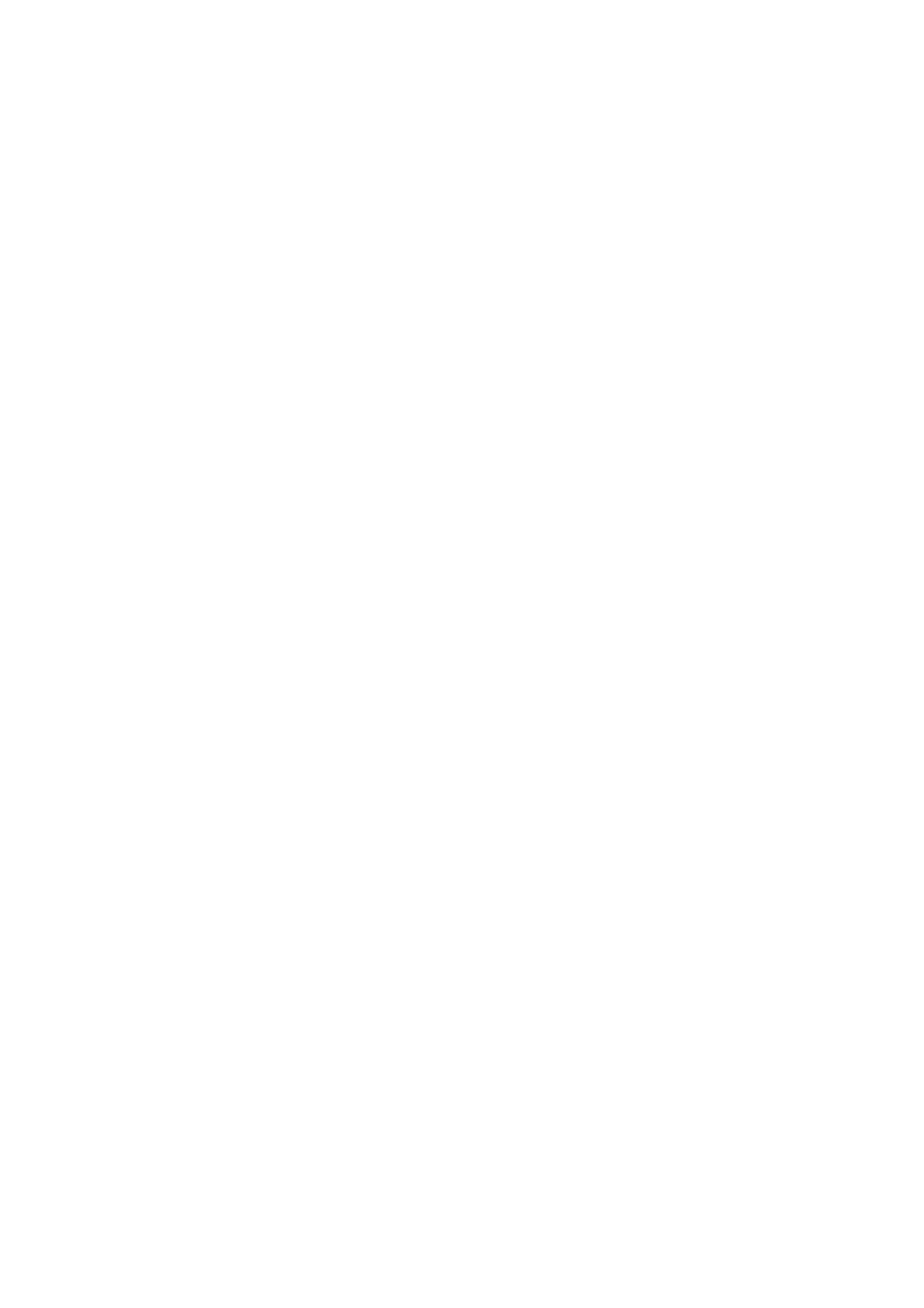#### **I. Introduction**

This paper discusses the legal effects of a seemingly paradoxical situation: an international agreement falls at least in part within the exclusive competence of the Community, and yet the Member States are parties to the agreement and the Community is not. This situation, while not common, is not as unusual as we might imagine and it gives rise to a number of interesting legal questions. It may occur for several reasons:

- It is decided that it is in the Community interest, for political or other reasons, that the Member States rather than the Community should participate. The classic example of this is the  $AETR<sup>1</sup>$
- $\overline{\phantom{a}}$  It may be the case that only States, and not regional economic integration organisations (REIOs) such as the EC, are entitled to participate in the agreement. This is the case for agreements concluded under the aegis of many UN agencies such as the ILO and the IMO.2
- It may be that when the agreement was originally concluded the Member States were competent; since then, however, EC exclusivity has 'supervened'. A classic example would be the  $GATT$ <sup>3</sup>

In cases such as these the Court of Justice has taken the view that the Member States party to the agreement are acting *on behalf of the Community,* and in its interests. The earliest case of this type was the AETR:

In carrying on the negotiations and concluding the agreement simultaneously in the manner decided on by the Council, the Member States acted, and continue to act, in the interest and on behalf of the Community in accordance with their obligations under article 5 of the Treaty.<sup>4</sup>

And the Regulation that gave effect to the AETR within the Community recognises this explicitly in its preamble:

Whereas, since the subject matter of the AETR Agreement falls within the scope of Regulation (EEC) No 543/69, from the date of entry into force of that Regulation the power to negotiate and conclude the Agreement has lain with the Community; whereas, however, the particular circumstances in which the AETR negotiations took place warrant, by way of exception, a procedure whereby the Member States of the Community individually deposit the instruments of ratification or accession in a concerted action but nonetheless act in the interest and on behalf of the Community; $5$ 

l

<sup>1</sup> It will be recalled than in Case 22/70 *Commission v Council* (AETR) [1971] ECR 263, paras 82-90, the Court of Justice, having found that the conclusion of the AETR fell with exclusive Community competence, accepted the political judgment of the Council that it would have been disruptive of the ongoing negotiations to substitute the Community for its Member States at such a late stage.

 $\overline{2}$  As far as the ILO is concerned see Opinion 2/91 (ILO Convention No.170) [1993] ECR I-1061; as far as the IMO is concerned see Case C-45/07 *Commission v Greece*, judgment 12 February 2009; both cases are discussed further below.

<sup>3</sup> In Cases 22-24/72 *International Fruit Company* [1972] ECR 1219, the Court held that although the Community was not then a formal party to the GATT, it was nevertheless bound by it as a result of the transfer by the Member State GATT parties to the Community of competence in the fields covered by the GATT. The focus of this case was on the binding nature of the GATT as far as Community secondary legislation is concerned rather than the obligations on the Member States.

<sup>4</sup> Case 22/70 *Commission v Council* (AETR) [1971] ECR 263, para 90. Article 5 is now Article 10 EC.

<sup>5</sup> Regulation (EEC) 2829/77 OJ 1977 L 334/11*.*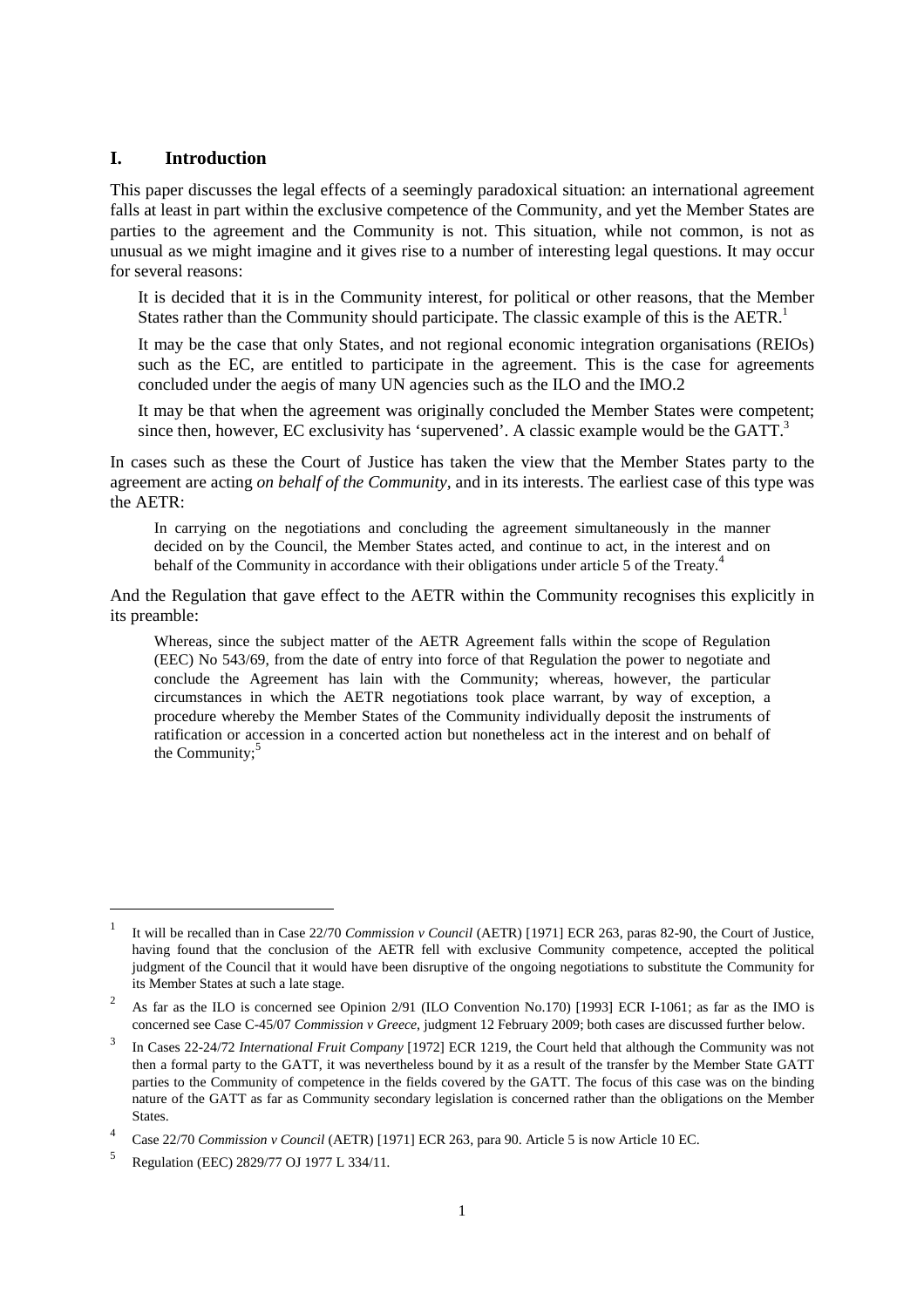The Regulation then provides that 'In ratifying or acceding to the AETR the Member States, having regard to the Council recommendation of 23 September 1974, shall act on behalf of the Community.<sup>'6</sup> Regulation 561/2006, which currently gives effect to the AETR within the Community, also refers to the AETR in its Preamble and to the need for the Member States to act together in the Community interest:

Since the subject matter of the AETR falls within the scope of this Regulation, the power to negotiate and conclude the Agreement lies with the Community.

If an amendment to the internal Community rules in the field in question necessitates a corresponding amendment to the AETR, Member States should act together to bring about such an amendment to the AETR as soon as possible, in accordance with the procedure laid down therein.<sup>7</sup>

In Opinion 2/91 the Court was asked to determine Community competence in relation to ILO Convention No.170, which the Community as such would not be able to conclude. Procedures had been devised by agreement between Council and Commission to accommodate the negotiation of ILO Conventions falling within Community competence. The Court said, in the context of ruling on the scope of its own jurisdiction:

In any event, although, under the ILO Constitution, the Community cannot itself conclude Convention No 170, its external competence may, if necessary, be exercised through the medium of the Member States acting jointly in the Community's interest.8

Later in the judgment the Court, having held that aspects of ILO Convention No.170 fell within exclusive Community competence and aspects within shared competence, goes on to stress the importance of the duty of cooperation in this context. This duty, based on Article 10 EC (also referred to in the *AETR* judgment) could then be regarded as the basis for the Member States' duty to the Community in relation to the agreement.

Our third initial example is the *International Fruit Company* case. This differs from the others in that it is not a question of the Member States concluding the agreement on behalf of the EC; rather, the Court holds that since the Member States have conferred exclusive competence in the matters covered by the GATT to the Community, the Community should be held bound by the GATT, in what is termed functional succession to the Member States.

It therefore appears that, in so far as under the EEC Treaty the Community has assumed the powers previously exercised by Member States in the area governed by the General Agreement, the provisions of that agreement have the effect of binding the Community.<sup>9</sup>

The Court does not say anything directly about the obligations that might flow for Member States within Community law from this development. But the implication, born out by later cases, is that compliance with the GATT by the Member States has become a matter for Community law.<sup>10</sup>

<sup>6</sup> Ibid. Art 2(1).

<sup>7</sup> Regulation (EC) 561/2006 OJ 2006 L 102/1, Preamble paras 10 and 11; note the parallel between the latter para 11 and Article 307(2) EC.

<sup>8</sup> Opinion 2/91 [1993] ECR I-1061, para 5.

<sup>9</sup> Cases 22-24/72 *International Fruit Company* [1972] ECR 1219, para 18.

<sup>10</sup> See Cases 267-269/81 *Amministrazione delle Finanze v SPI SpA* [1983] ECR 801, para 15.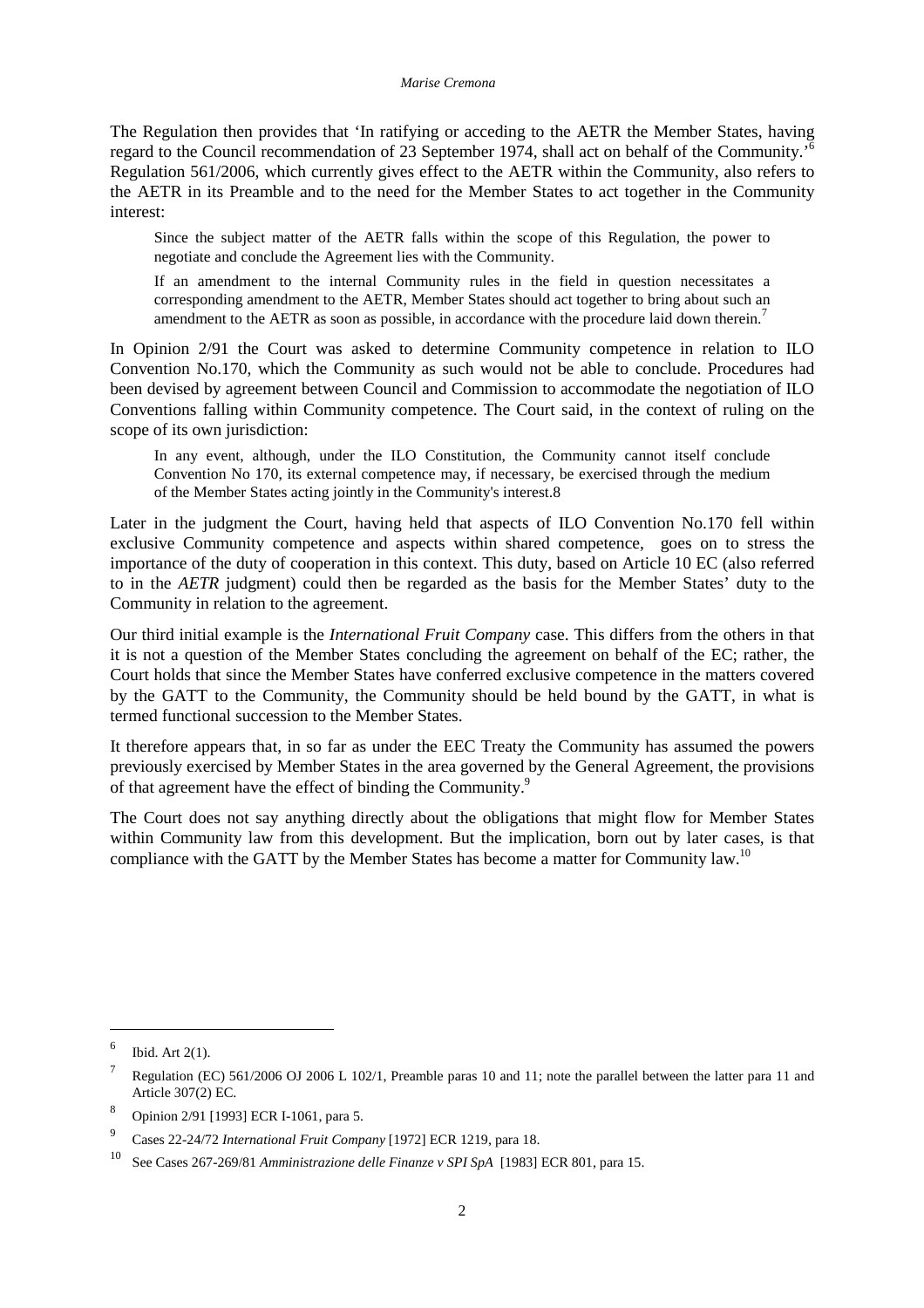As we have seen, the obligation on the Member States in these cases flows ultimately from Article 10 EC. In matters of exclusive competence, the Member States may act only by way of Community authorization.<sup>11</sup> In a case involving internal measures in the field of fisheries conservation (a matter of exclusive competence) the Court referred to the Member States as acting as 'trustees of the common interest':

As this is a field reserved to the powers of the Community, within which Member States may henceforth act only as trustees of the common interest, a Member State cannot therefore, in the absence of appropriate action on the part of the Council, bring into force any interim conservation measures which may be required by the situation except as part of a process of collaboration with the Commission and with due regard to the general task of supervision which Article 155 [now Art 211]  $\ldots$  gives to the Commission.<sup>12</sup>

The Member States, acting in a field of exclusive Community competence and as trustees of the common, or Community, interest are subject to the supervision of the Commission.

The legal questions we will explore below arise out of the fact that the international agreement in the above examples is not formally a 'Community agreement' within the scope of Article 300 EC and thus the matters regulated by that provision, including the binding nature of the agreement as far as the Community is concerned, and its place in the Community legal order, are not expressly resolved. To what extent can the provisions of Article 300 apply by analogy? Do the three factual/legal scenarios given above lead to different answers to any of these questions? In what follows we will look at the negotiation and then conclusion of the agreement, the status of the agreement in Community law and the jurisdiction of the Court of Justice, and the Community law obligations on the Member States.

# **II. Negotiating and Concluding Agreements 'on Behalf of' the EC**

#### *a. The Formation of a Common Negotiating Position by the Member States*

Where an agreement is to be negotiated by the Member States instead of the Community (although it falls within exclusive Community competence), the Member States are obliged to establish a joint negotiating position within the framework of the common institutions and this will be binding on them. Thus, in *AETR* the Court held:

[The Council decided that] throughout the negotiations and at the conclusion of the agreement, the States would act in common and would constantly coordinate their positions according to the usual procedure in close association with the Community institutions, the delegation of the Member State currently occupying the presidency of the Council acting as spokesman. [ …]

It follows from the foregoing that the Council's proceedings dealt with a matter falling within the power of the Community, and that the Member States could not therefore act outside the framework of the common institutions.

It thus seems that in so far as they concerned the objective of the negotiations as defined by the Council, the proceedings of 20 March 1970 could not have been simply the expression or the

<sup>11</sup> See for example Case 41-76 *Suzanne Criel, née Donckerwolcke and Henri Schou v Procureur de la République* [1976] ECR 1921, para 32; Case 174/84 *Bulk Oil* [1986] ECR 559; Case C-70/94 *Werner* [1995] ECR I-3189; Case C-83/94 *Leifer and Others* [1995] ECR I-3231. Article 2(1) of the Treaty on the Functioning of the European Union (as amended by the Treaty of Lisbon) provides that 'Where the Treaties confer on the Union exclusive competence in a specific area, only the Union may legislate and adopt legally binding acts, the Member States being able to do so themselves only if so empowered by the Union or for the implementation of acts of the Union.'

<sup>12</sup> Case 804/79 *Commission* v *United Kingdom* [1981] ECR 1045, para 30.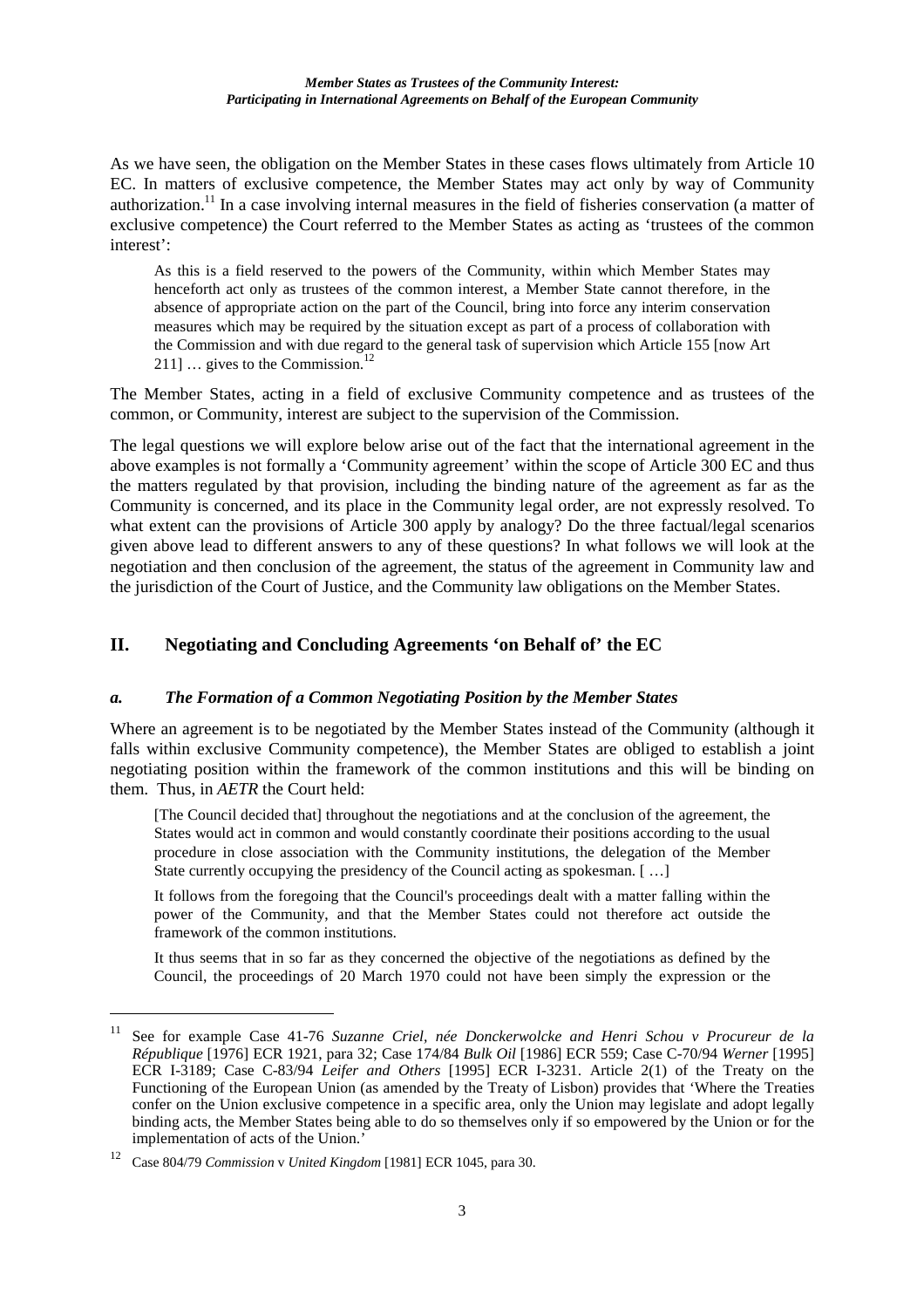#### *Marise Cremona*

recognition of a voluntary coordination, but were designed to lay down a course of action binding on both the institutions and the Member States, and destined ultimately to be reflected in the tenor of the Regulation.<sup>13</sup>

Thus the role of negotiator given by Article 300 to the Commission is here taken by the Member States coordinated through the Council and Presidency. In *AETR* the Commission had complained that the decision to act through the Member States in this way thereby deprived it of its role; in accepting that the Member States should negotiate and conclude the agreement on behalf of the Community the Court accepted this result. However it does refer to the need for the Council and Commission 'to reach agreement … on the appropriate methods of cooperation with a view to ensuring most effectively the defence of the interests of the Community.<sup>14</sup>

It may be desirable and possible for the Commission to negotiate the agreement. In the case of the ILO, a working agreement was reached and contained in a Council decision of 22 December 1986 which applies to cases where an ILO Convention covers matters within exclusive Community competence and which provides that the Council will authorize the Commission to negotiate and to speak on behalf of the Community in the Conference.<sup>15</sup> In Opinion 2/91 the Court stressed the application of the duty of cooperation in this regard:

In this case, cooperation between the Community and the Member States is all the more necessary in view of the fact that the former cannot, as international law stands at present, itself conclude an ILO convention and must do so through the medium of the Member States.

It is therefore for the Community institutions and the Member States to take all the measures necessary so as best to ensure such cooperation both in the procedure of submission to the competent authority and ratification of Convention No 170 and in the implementation of commitments resulting from that Convention.<sup>16</sup>

We may ask to what extent the obligation on the Member States in these cases – based as it is on exclusive Community competence – goes beyond the duty of cooperation operative in the case of mixed agreements. The quotation from Opinion 2/91 just cited implies that it is of the same nature although perhaps stronger ('cooperation … is all the more necessary'). If the duty of cooperation in the case of mixed agreements in cases of shared competence is ultimately a best efforts obligation, $17$  it could be argued by contrast that in the case we are considering here, where the Member States are acting on behalf of the Community, the obligation is to negotiate through a common position or not to conclude the agreement at all. It may be given expression through the adoption 'within the Council' either of a negotiating mandate for the Commission or, in cases where the Commission is not given the power to negotiate, through an agreed negotiating position such as was adopted for the AETR. In the case of the AETR although it was not adopted as a formal Decision the Court held that had the power to review the legality of the 'proceedings' of the Council , as a binding measure, under what is now Article 230 EC. Were the Member States to act not through the Council but by 'common accord', this may not be reviewable, but the exclusive nature of the Community's competence will colour the Court's characterization of the act.<sup>18</sup>

l

<sup>13</sup> Case 22/70 AETR, n 1 above, paras 49, 52, 53.

 $14$  Ibid. para 87.

<sup>&</sup>lt;sup>15</sup> See further Opinion 2/91, n 2 above, part IV.

<sup>16</sup> Opinion 2/91, n 2 above, paras 37-38.

<sup>&</sup>lt;sup>17</sup> 'If it [the duty of cooperation] is to be kept conceptually separate from pre-emption, as a restraint on but not a denial of Member State competence, this obligation is best seen as a 'best efforts' obligation rather than requiring Member States to refrain from acting until agreement is reached.' M Cremona, 'Defending the Community Interest: the Duties of Cooperation and Compliance' in M Cremona and B de Witte, *EU Foreign Relations Law – Constitutional Fundamentals* (Hart Publishing, 2008), 168.

<sup>18</sup> Joined cases C-181/91 and C-248/91 *European Parliament v Council and Commission* [1993] ECR I-3685, paras 12 and 14: 'acts adopted by representatives of the Member States acting, not in their capacity as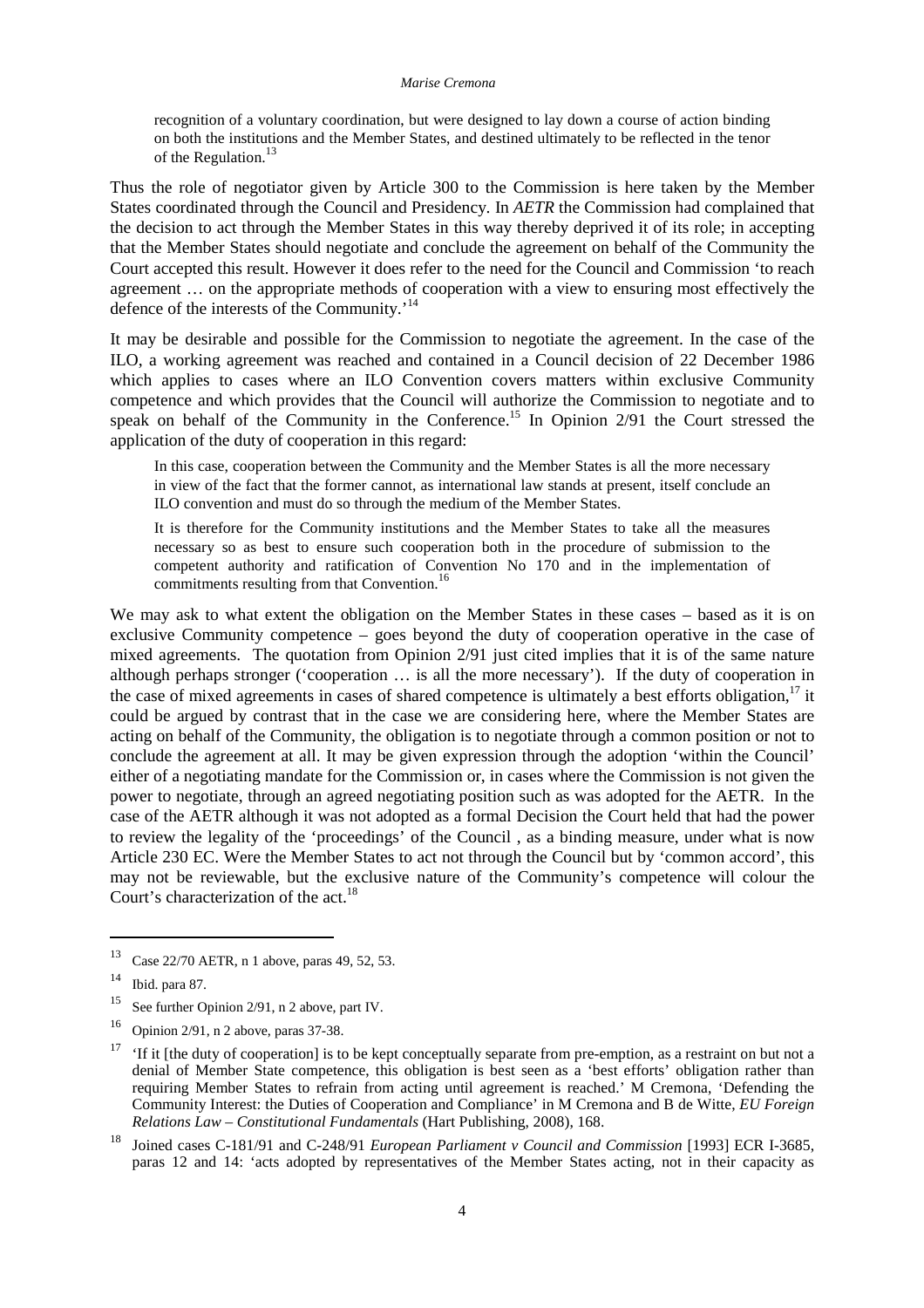#### *b. The Decision to Authorize the Member States to Conclude the Agreement*

In fields within exclusive Community competence the Member States may act only with Community authorisation.<sup>19</sup> This implies that under Community law (not of course as a matter of international law) they should not conclude such an agreement without Community authorisation. This may be given ad hoc (as with AETR) or by way of a more general authorisation. Since the Council is the institution that concludes Community agreements the authorisation should be given by the Council, although the Commission may act in specific cases under implementing powers. Although in the *AETR* case the Court accepted an informal, though binding, decision in the Council without an explicit legal base, there is an argument for saying that the decision should be adopted on the same legal basis as would form the basis for a decision to conclude the agreement (were it to be concluded by the Community), and this might imply a role for the European Parliament, depending on the substantive legal base. This would be a way of preserving the institutional balance, although it would not necessarily mirror exactly the procedure for concluding a Community agreement.<sup>20</sup>

As we have seen, Member States may be authorized to conclude agreements on behalf of the Community where the Community itself is not entitled to become a party. Thus in 2002 the Council adopted a decision authorizing the Member States to ratify the 'Bunkers Convention' on civil liability for oil pollution dame. The Preamble explains the rationale clearly:

The Community …has sole competence in relation to Articles 9 and 10 of the Bunkers Convention inasmuch as those Articles affect the rules laid down in Regulation (EC) No 44/2001. The Member States retain their competence for matters covered by that Convention which do not affect Community law. Pursuant to the Bunkers Convention, only sovereign States may be party to it; there are no plans, in the short term, to reopen negotiations for the purpose of taking into account Community competence for the matter. It is not therefore possible for the Community to sign, ratify or accede to the Bunkers Convention at present, nor is there any prospect that it will be able do so in the near future. … The substantive rules of the system established by the Bunkers Convention fall under the national competence of Member States and only the provisions of jurisdiction and the recognition and enforcement of the judgments are matters covered by exclusive Community competence. … The Council should therefore authorise the Member States to sign, ratify or accede to the Bunkers Convention in the interest of the Community, under the conditions set out in this Decision.<sup>21</sup>

*(Contd.)* 

members of the Council, but as representatives of their governments, and thus collectively exercising the powers of the Member States, are not subject to judicial review by the Court… [However] it is not enough that an act should be described as a "decision of the Member States" for it to be excluded from review under Article 173 of the Treaty. In order for such an act to be excluded from review, it must still be determined whether, having regard to its content and all the circumstances in which it was adopted, the act in question is not in reality a decision of the Council.' It should be noted that in this case the Court stresses the right of the Member States to act collectively outside the Council given the shared nature of competence in the field; in *AETR* the Court held that competence being exclusive the Member States 'could not act' outside the common institutions: see text at n 13 above.

 $19$  See cases at n 11 above.

<sup>&</sup>lt;sup>20</sup> For example, under Art 300(3) EC, where co-decision is required for an internal act, the European Parliament is consulted on the conclusion of an agreement.

<sup>21</sup> Council Decision (EC) 2002/762 of 19 September 2002 authorising the Member States, in the interest of the Community, to sign, ratify or accede to the International Convention on Civil Liability for Bunker Oil Pollution Damage, 2001 (the Bunkers Convention)OJ 2002 L 256/7, Preamble paras 3-7. Note that Denmark is not covered by the Decision, by virtue of its opt-out from Title IV EC Treaty, nor is it affected by the Community's exclusive competence arising from Reg 44/2001.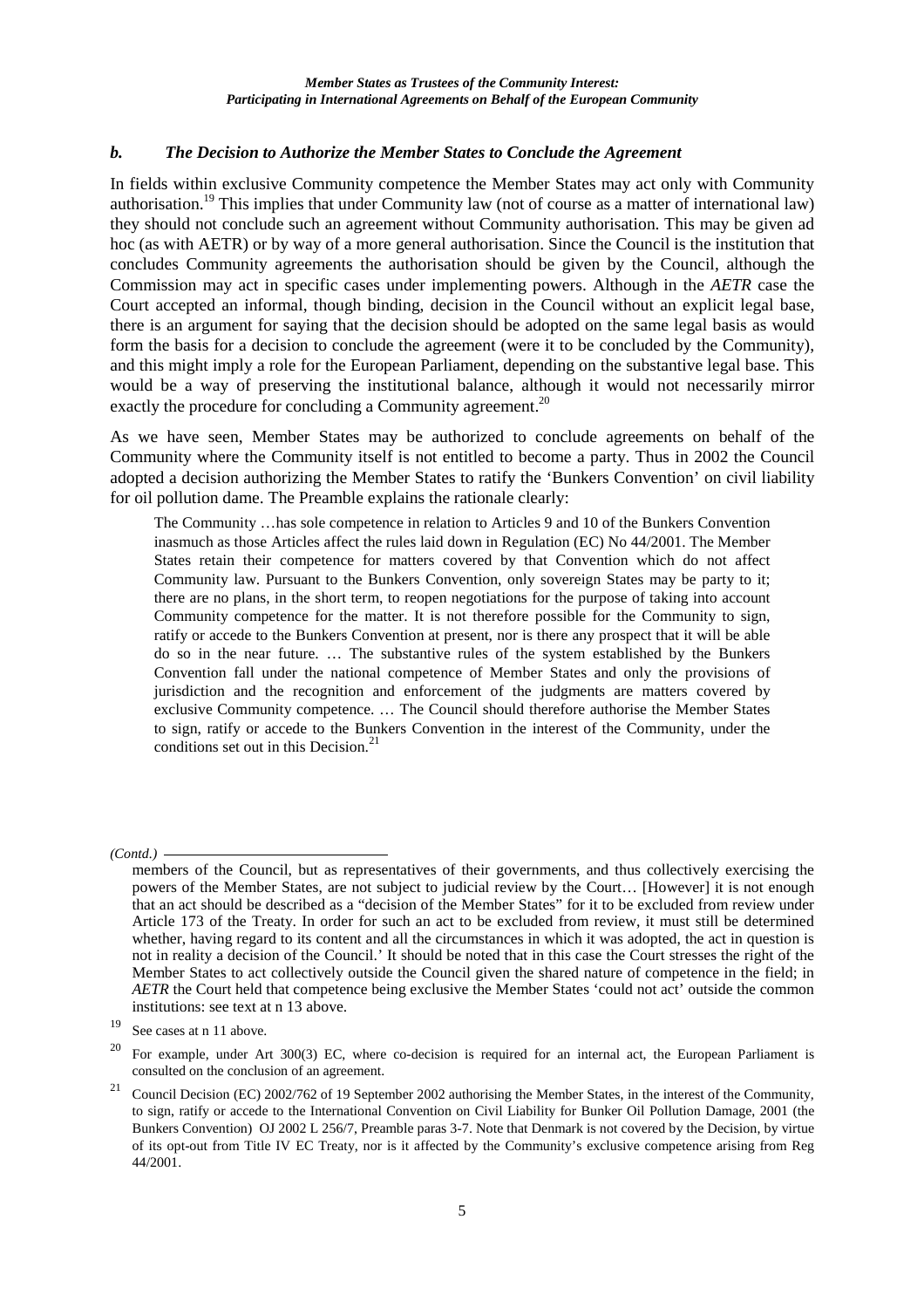#### *Marise Cremona*

Member States are to make a Declaration at the time of ratification or accession that as between the EU Member States, recognition and enforcement of judgments are covered by Community rules.<sup>22</sup> The Decision also requires the Member States to use their best endeavours to ensure the amendment of the Bunkers Convention to allow the Community to become a contracting party.<sup>23</sup> Similar examples have been the 2004 Council Decision authorising the Member States to ratify the 2003 Protocol to the 1992 International Convention on the Establishment of an International Fund for Compensation for Oil Pollution Damage, $^{24}$  and the 2002 Council decision authorising the Member States, in the interest of the Community, to sign the 1996 Hague Convention on Parental Responsibility, which was concluded within the framework of the Hague Conference on Private International Law.<sup>25</sup>

The imposition of conditions on the conclusion of international agreements by Member States is not new. A relatively early example is the Regulation which sets out the conditions under which the Member States should ratify and implement the Convention on a Code of Conduct for Liner Conferences, drawn up under the auspices of the United Nations Conference on Trade and Development. $26$ 

Where authorisation is given to a Member State on an individual basis, a distinction needs to be made between those cases where the Member State acts *on behalf of* the Community and those where it acts on its own account, albeit under Community authorisation. In the first case the Member State acts in the Community interest; in the second case, the authorization is given on the ground that it is not contrary to the Community interest for the Member State to conclude the agreement. We will consider this latter case in section IV below.

Examples of the first scenario include those cases where individual Member States are authorised by Council decision, adopted under Article 111(3) EC, to conclude agreements with third countries respecting the use of the Euro. These are cases where the special relationship between one Member State and the third country concerned provides a political rationale for the procedure. Thus Italy has been authorised to conclude agreements with San Marino,<sup>27</sup> and with Vatican City;<sup>28</sup> France with

<sup>&</sup>lt;sup>22</sup> This Declaration, although not binding, is similar in effect to a disconnection clause; on such clauses see further M Cremona, 'Disconnection Clauses in EC Law and Practice' in C Hillion and P Koutrakos *Mixed Agreements Revisited - The EU and its Member States in the World* (Hart Publishing, forthcoming 2010).

<sup>&</sup>lt;sup>23</sup> Council Decision (EC) 2002/762, n 21 above, Art 5.

<sup>&</sup>lt;sup>24</sup> Council Decision (EC) 2004/246 of 2 March 2004 authorising the Member States to sign, ratify or accede to, in the interest of the European Community, the Protocol of 2003 to the International Convention on the Establishment of an International Fund for Compensation for Oil Pollution Damage, 1992, and authorising Austria and Luxembourg, in the interest of the European Community, to accede to the underlying instruments OJ 2004 L 78/22.

<sup>&</sup>lt;sup>25</sup> Council Decision (EC) 2003/93 of 19 December 2002 authorising the Member States, in the interest of the Community, to sign the 1996 Hague Convention on jurisdiction, applicable law, recognition, enforcement and cooperation in respect of parental responsibility and measures for the protection of children, OJ 2003 L 48/ 1; see also Council Decision (EC) 2008/431 authorising those Member States who have not already done so to ratify or accede to the Convention, OJ 2008 L 151/36. The Member States are again required to make a declaration as to the application of Community rules to the recognition and enforcement of judgment between Member States, in particular here Regulation (EC) 1347/2000 on jurisdiction and the recognition and enforcement of judgments in matrimonial matters and in matters of parental responsibility for children, OJ 2000 L 160/19.

<sup>&</sup>lt;sup>26</sup> Council Regulation (EEC) 954/79 of 15 May 1979 concerning the ratification by Member States of, or their accession to, the United Nations Convention on a Code of Conduct for Liner Conferences, OJ 1979 L 121/1. This Regulation was repealed with effect from 18 October 2008 following the application of EC competition rules to maritime transport and the consequent incompatitibility of shipping conferences with Community competition law: Regulation (EC) 1490/2007 of 11 December 2007, OJ 2007 L 332/1.

<sup>27</sup> Council Decision (EC) 1999/97 OJ 1999 L 30/33; Monetary Agreement between the Italian Republic, on behalf of the European Community, and the Republic of San Marino, OJ 2001 C 209/1.

<sup>28</sup> Council Decision (EC) 1999/98 OJ 1999 L 30/35; Monetary Agreement between the Italian Republic, on behalf of the European Community, and the Vatican City State and, on its behalf, the Holy See, OJ 2001 C 299/1.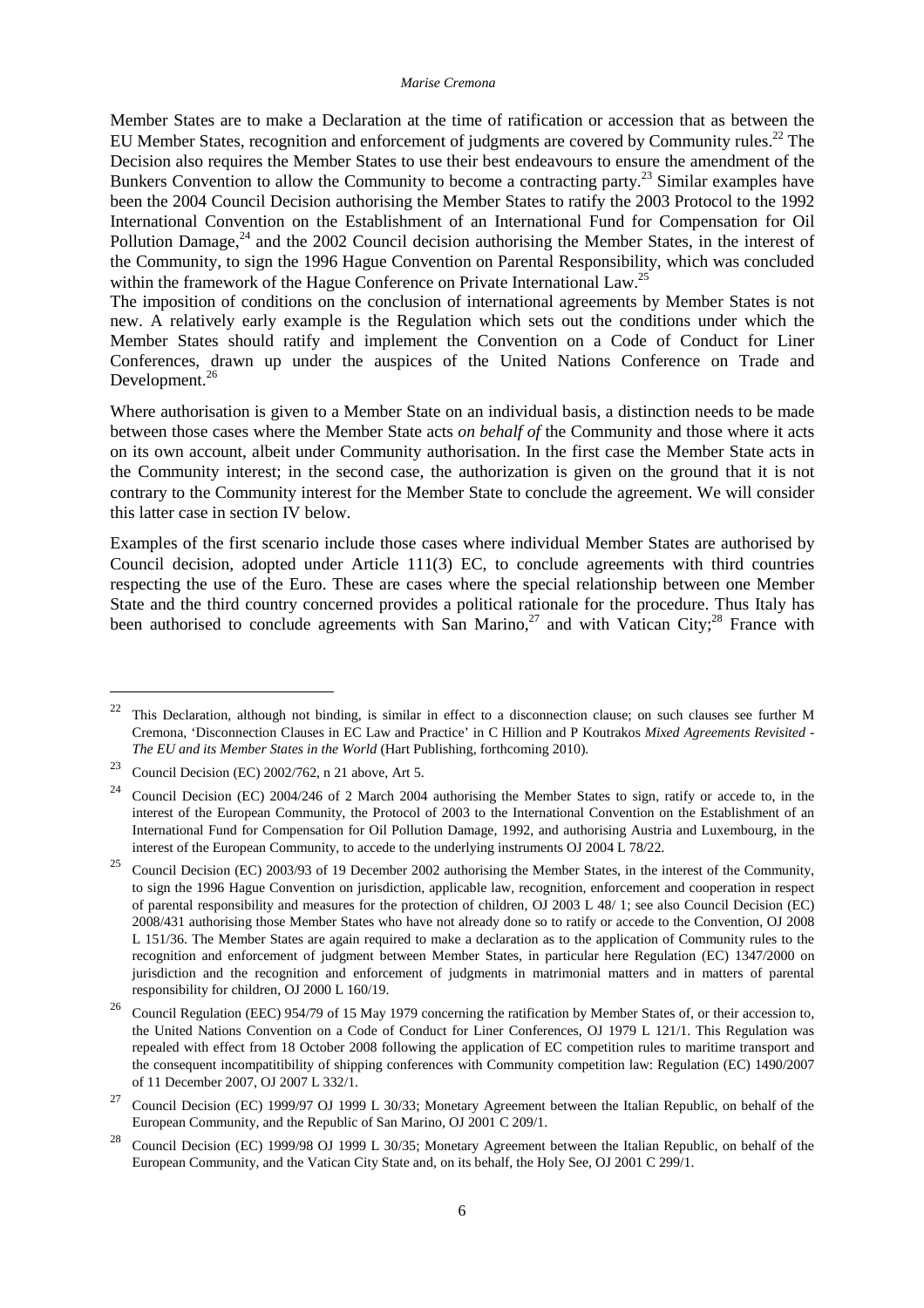Monaco.<sup>29</sup> Portugal was authorised to continue its monetary agreement with Cape Verde,<sup>30</sup> and France its agreements with the UEMOA (Union économique et monétaire ouest-africaine), the CEMAC (Communauté économique et monétaire de l'Afrique Centrale) and the Comores.<sup>31</sup> In the case of the agreements with San Marino, Vatican and Monaco the Council Decision sets out the negotiating position of the Community and provides for its conclusion by the Member State subject to the possibility of referral to the Council. The agreements themselves are published in the Official Journal.

#### *c. Are There Circumstances in Which the Member States Could Be Required to Conclude an Agreement?*

If we envisage an agreement which falls within exclusive Community competence but which the Community cannot conclude, should the Member States be under an obligation to conclude the agreement? Given the problems for the integrity of the legal order that might arise if some but not all Member States were to become parties, it could be argued that such an obligation would flow from Article 10, based on the need to represent the interests of the Community, and on the rationale for the presence of exclusivity – the need to protect the unity of the common market and the uniform application of Community law.

Mixed agreement provide an analogy here: in the case of 'bilateral' mixed agreements such as Association Agreements, the Community act of conclusion will wait until all Member States have ratified. Accession Treaties generally contain a specific clause obliging the new Member State to accede to certain mixed agreements; there is no such clause for agreements of the type considered here (such as some ILO Conventions) but arguably there should be.<sup>32</sup>

# *d. Can the Court Give an Opinion under Article 300(6)?*

Under Article 300(6) EC, the Council, Commission, European Parliament or a Member State may request an opinion from the Court of Justice as to the compatibility of an 'envisaged agreement' with the Treaty. In Opinion 2/91 the Court held that this provision could be applied to the envisaged ILO Convention although the Community itself was not to be a party. The Court held that

… the request for an opinion does not concern the Community's capacity, on the international plane, to enter into a convention drawn up under the auspices of the ILO but relates to the scope, judged solely by reference to the rules of Community law, of the competence of the Community and the Member States within the area covered by Convention No  $170<sup>3</sup>$ 

Article 300(6) EC also provides that if the opinion as to compatibility is negative, the agreement can enter into force 'only in accordance with Article 48 TEU' (i.e. via Treaty amendment). The principle behind this provision will apply but it cannot have exactly the same effect: this provision has the effect of removing the Council's power to adopt a decision concluding an incompatible agreement.<sup>34</sup> The

l

<sup>&</sup>lt;sup>29</sup> Council Decision (EC) 1999/96 OJ 1999 L 30/31; Monetary Agreement between the Government of the French Republic, on behalf of the European Community, and the Government of His Serene Highness the Prince of Monaco OJ 2002 L 142/59.

<sup>30</sup> Council Decision (EC) 98/744 OJ L 358/111.

<sup>31</sup> Council Decision (EC) 98/683 OJ L 320/58.

 $32$  In the case of ILO Convention No.170, part of which the Court held was a matter of exclusive Community competence. only a few Member States have in fact ratified it: Germany, Italy, Luxembourg, Poland and Sweden.

 $33$  Opinion 2/91, n 2 above, para 4.

<sup>&</sup>lt;sup>34</sup> Thus the decision concluding it may be declared invalid. This would not, however, invalidate the agreement in terms of international law; see C-327/91 *France v Commission* [1994] ECR I-3641; C-13/07 *Commission v Council*, opinion of AG Kokott, para 173: 'The annulment of a prior decision establishing the Community position would not alter the fact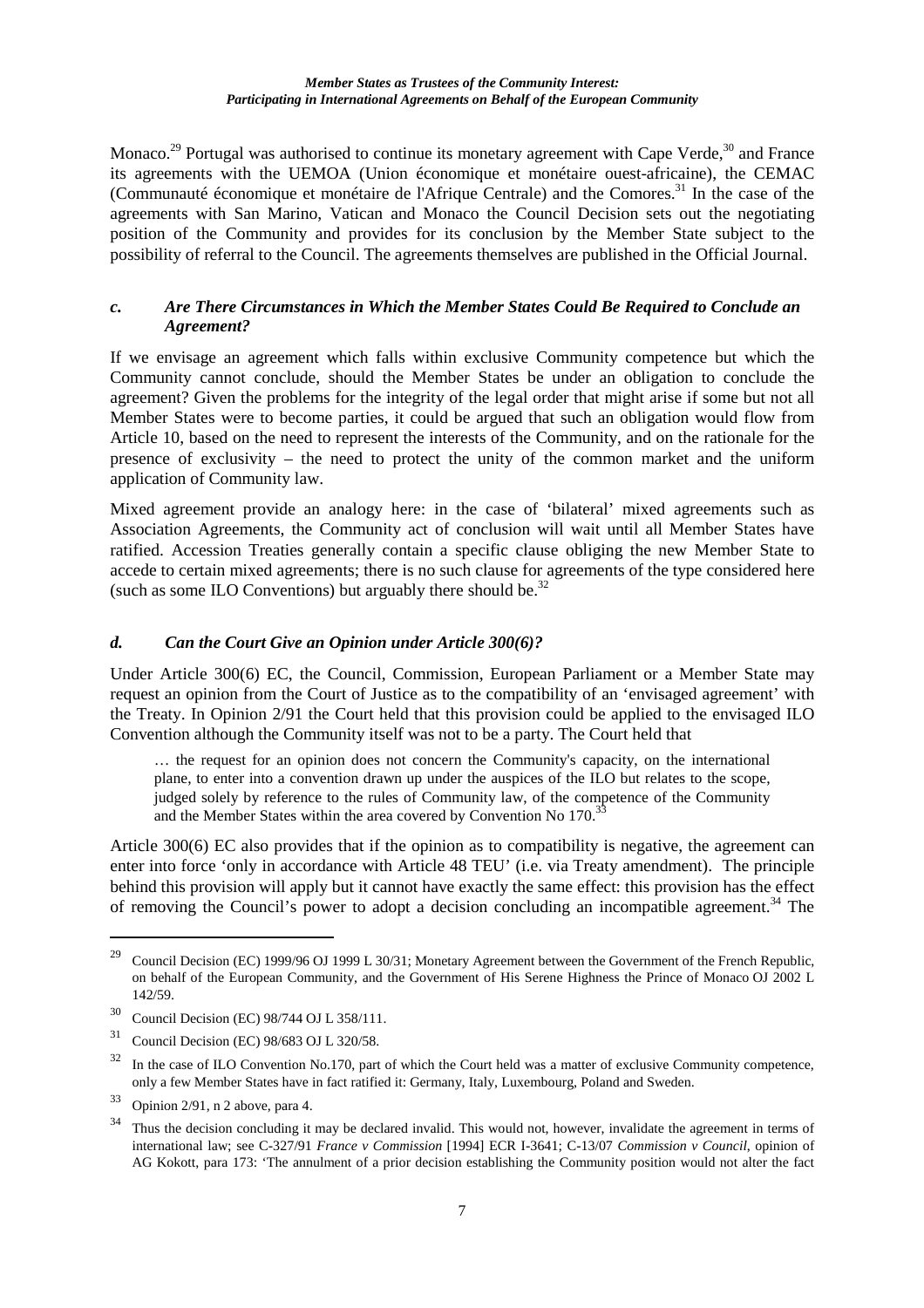Member State acts concluding an incompatible agreement (even one within exclusive Community competence) cannot be declared *invalid* by the Court of Justice. However it is certainly the case that, were the Member States to conclude such an agreement, they would be acting contrary to their Community law obligations.

# **III. The Legal Status of Agreements Concluded by Member States 'on Behalf of' the EC**

We will here discuss essentially the extent to which Article 300(7) EC might apply by analogy or extension to agreements concluded by Member States on behalf of the Community. The issues arising include whether the agreement is binding on the Community and on the Member States, who is responsible for its implementation, does the Court have jurisdiction to interpret it, and does it take precedence over secondary Community law?

#### *a. Is the Agreement Binding on the Community?*

Under Article 300(7) EC, agreements concluded by the Community are binding on the Community and its institutions (as well as the Member States). In the cases where a single Member State concludes an agreement on behalf of the Community, which would include for example the delegation to Italy of the power to conclude agreements on the use of the Euro with San Marino and Vatican City, we can take the view that the agreement will be binding on the Community (and, in these cases, on the ECB). The decision authorising Italy to conclude those agreements is in fact based on Article 111(3) EC, which provides that agreements concluded under that provision will be binding on the Community, the ECB and the Member States.

This is a rather special case, and it is only in the case of GATT and the Nomenclature Convention that the Court has explicitly declared an agreement to which only the Member States are parties to be binding on the Community.<sup>35</sup> It is possible that the same principle might be applied to other agreements but caution should be exercised: it is not merely that all Member States are party to the agreement; it must be shown that there has been a transfer of power to the Community. In *Intertanko*, for example, the Court held in connection with the MARPOL Convention:

… it does not appear that the Community has assumed, under the EC Treaty, the powers previously exercised by the Member States in the field to which Marpol 73/78 applies, nor that, consequently, its provisions have the effect of binding the Community … In this regard, Marpol 73/78 can therefore be distinguished from GATT 1947 within the framework of which the Community progressively assumed powers previously exercised by the Member States, with the consequence that it became bound by the obligations flowing from that agreement (see to this effect, in particular, *International Fruit Company and Others*, paragraphs 10 to 18). Accordingly, this case-law relating to GATT 1947 cannot be applied to MARPOL 73/78. It is true that all the

*(Contd.)* 

that Vietnam's accession to the WTO is binding under international law on the Community and its Member States because infringements of provisions of internal law cannot in principle, according to the general rules of international law, have any bearing on the competence to conclude treaties and agreements.'

<sup>35</sup> On GATT see n 3 above; on the Nomenclature Convention, see case 38-75 *Douaneagent der NV Nederlandse Spoorwegen v Inspecteur der invoerrechten en accijnzen* [1975] ECR 1439, para 21. We may argue that Art 6(2) TEU does the same for the ECHR but as this Convention does not concern a field of exclusive Community competence, and as the Member States are not parties on behalf of the Community, the logic is a different one and it falls outside the scope of this paper.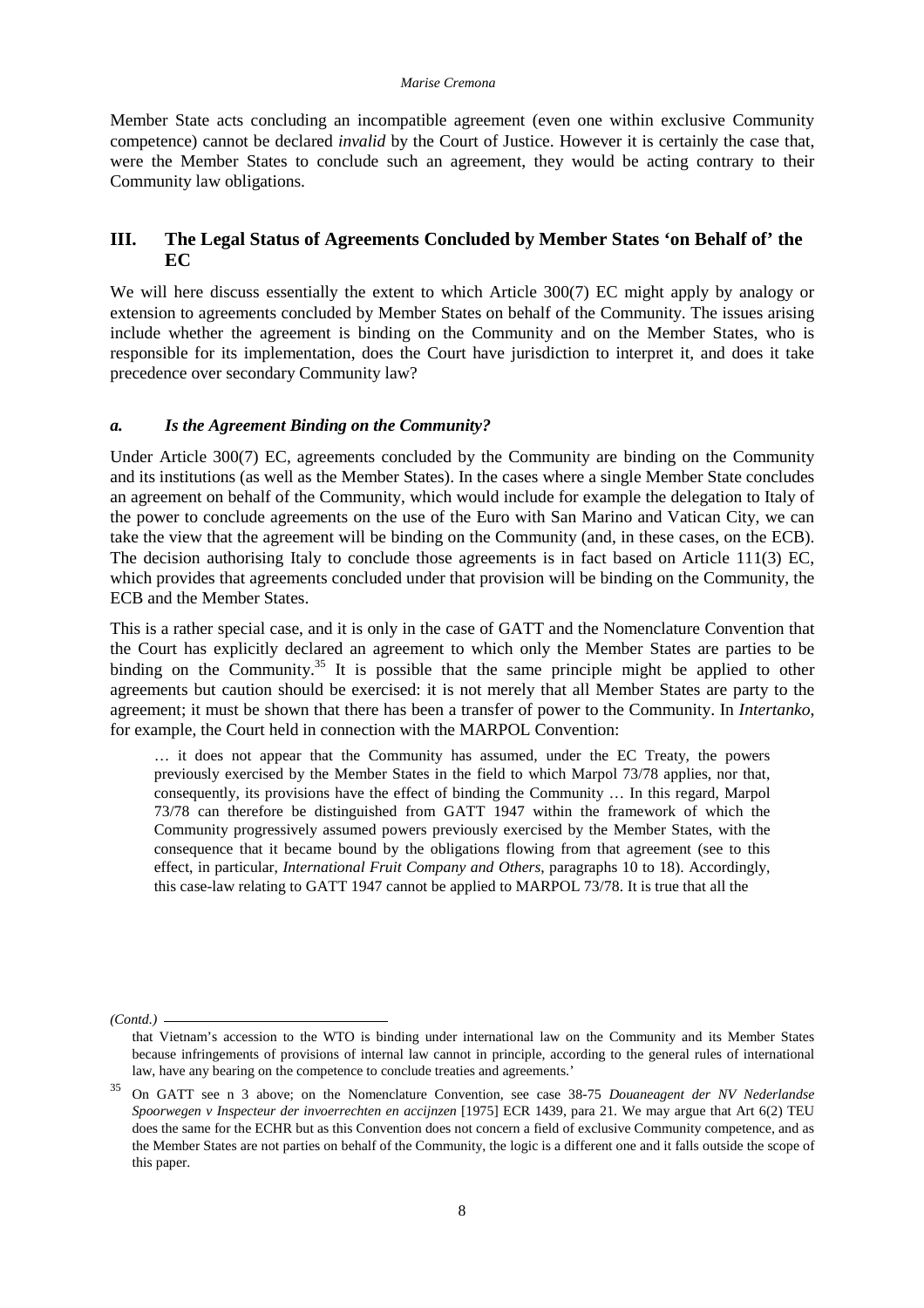Member States of the Community are parties to Marpol 73/78. Nevertheless, in the absence of a full transfer of the powers previously exercised by the Member States to the Community, the latter cannot, simply because all those States are parties to Marpol 73/78, be bound by the rules set out therein, which it has not itself approved.<sup>36</sup>

A similar conclusion was reached in a case which raised the issue of the status in Community law of the International Convention on Civil Liability for Oil Pollution Damage and the International Convention on the Establishment of an International Fund for Compensation for Oil Pollution Damage. The Court held, citing *Intertanko*, that the Community is not bound by either the Liability Convention or the Fund Convention: 'In the first place, the Community has not acceded to those international instruments and, in the second place, it cannot be regarded as having taken the place of its Member States, if only because not all of them are parties to those conventions …'<sup>37</sup> Although, as we have seen, the Council had expressly authorized the Member States, in the interests of the Community, to ratify or accede to the 2003 Protocol to the Fund Convention, the Court took the view that this made no difference since the Protocol did not apply to the facts at issue in the case.<sup>38</sup> The result is somewhat unsatisfactory since the Court was thereby unable to give a clear ruling on the relationship between two different liability regimes (that based on the international conventions and that based on the EC's waste directive<sup>39</sup>) even though by its authorizing decision of 2004 the Council had indicated support for the international regime. It is not clear how the Court would have reasoned if the Protocol itself *had* been directly relevant to the case, but it seems that, in the absence of a concluding act, it is only in exceptional cases that an international agreement may bind the Community.

In the absence of such a concluding act which would render the agreement itself an integral part of Community law, $40$  a legislative act may transform the contents of an agreement into binding Community law by incorporating the agreement itself into the legislation designed to implement its provisions. Thus, Regulation 2829/77 was titled 'on the bringing into force' of the AETR and provided that the AETR would apply to the relevant types of international road transport operations.<sup>41</sup> We find another example in the Regulation originally implementing of the Convention on international trade in endangered species of wild fauna and flora (CITES), which attached the Convention as an Annex and provided in Article 1:

The Convention, as set out in Annex A, shall apply throughout the Community under the conditions laid down in the following articles. The objectives and principles of the Convention shall be respected in the application of this regulation.

l

<sup>36</sup> Case C-308/06 *The Queen, on the application of International Association of Independent Tanker Owners (Intertanko) and Others v Secretary of State for Transport* [2008] ECR I-04057, paras 48-9.

<sup>37</sup> Case C-188/07 *Commune de Mesquer v Total France SA and Total International Ltd*. **[**2008] ECR I-4501, para 85.

<sup>38</sup> Ibid. para 86; see n 24 above.

<sup>39</sup> Directive (EEC) 75/442/EEC of 15 July 1975 on waste OJ 1975 L 194/39. Unlike Directive (EC) 2004/35/EC on environmental liability (OJ 2004 L 143/56), Directive 75/442 makes no mention of the Liability and Fund Conventions. The Court merely finds that the Member States in enacting national liability rules may follow the scheme established by the Conventions but must at the same time ensure full compliance with Directive 75/442.

<sup>40</sup> Case181/73 *Haegeman* [1974] ECR 449.

<sup>41</sup> See n 5 above; the same is true of the Regulation currently in force, Regulation (EC) 561/2006 of 15 March 2006 on the harmonisation of certain social legislation relating to road transport OJ 2006 L 102/1.

<sup>&</sup>lt;sup>42</sup> Council Regulation (EEC) 3626/82 of 3 December 1982 on the implementation in the Community of the Convention on international trade in endangered species of wild fauna and flora OJ 1982 L 384/1. This Regulation has now been replaced by Council Regulation (EC) 338/97 of 9 December 1996, OJ 1997 L 61/1, which provides in Art 1, 'This Regulation shall apply in compliance with the objectives, principles and provisions of the [CITES] Convention.'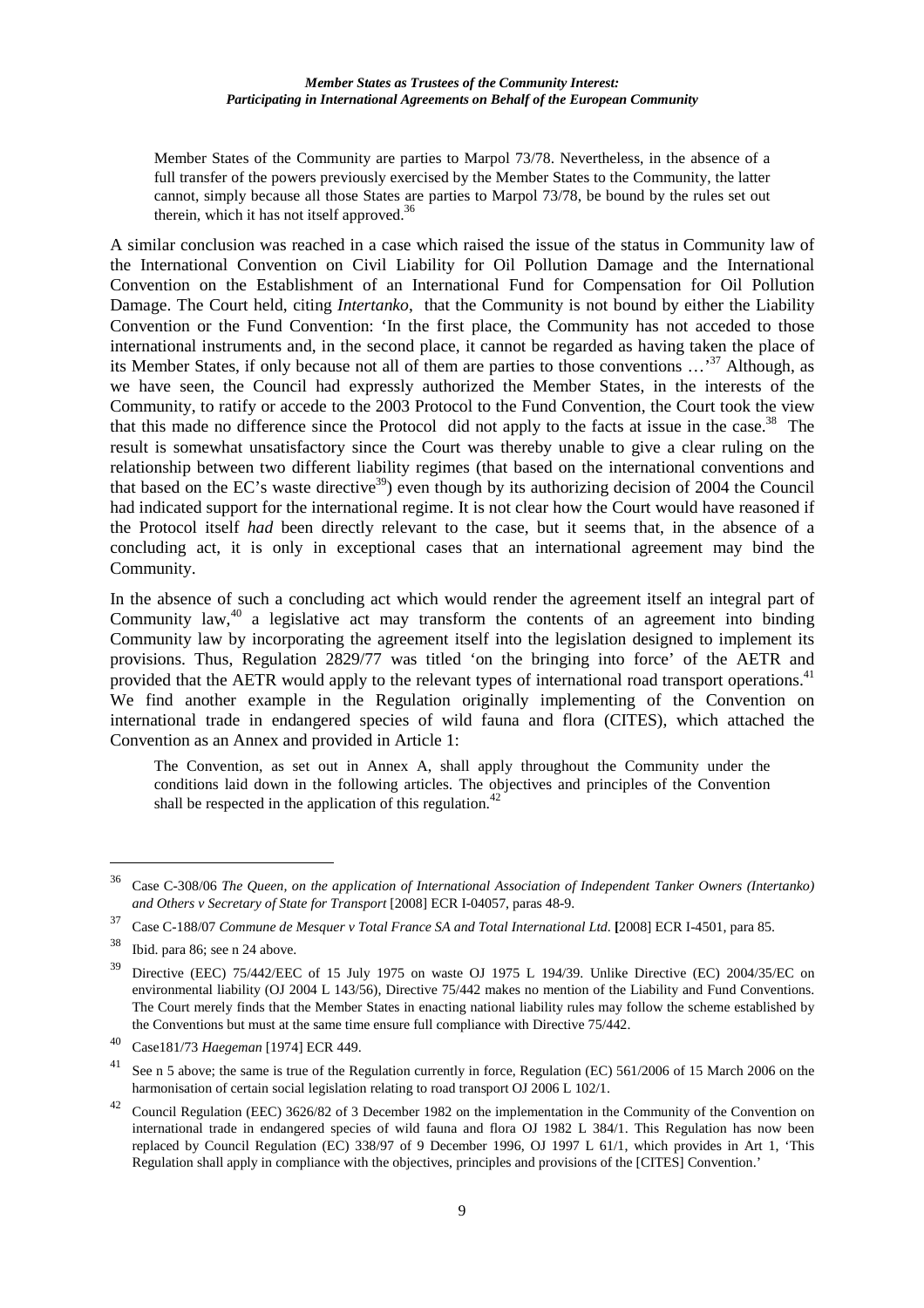In considering the implications of whether and how the Community may be 'bound' by an agreement to which it is not a party, and of these forms of incorporation, we need to consider two issues in particular: the first is responsibility – as a matter of Community law – for implementation of the agreement, and the second is the place of the agreement in the Community legal order and more particularly the extent to which it can take precedence over secondary Community law.

#### *b. Implementing the Agreement as a Matter of Community Law*

Member States who are party to an agreement 'on behalf of' the Community or as trustees of the Community interest are under not only an international law obligation to comply with the agreement but also a Community law obligation. If the provisions of an agreement are expressly incorporated into a Community instrument then the obligation of the Member States will flow from that Community instrument, but even in the absence of such incorporation a Community law-based obligation may be derived from Article 10 EC. The Member States participate in the agreement not only as sovereign States but also as Member States of (and under the authorisation of) the Community. Here I think we can again draw an analogy with mixed agreements, where the Member States participate in their own right but also with commitments as Member States:

… in ensuring compliance with commitments arising from an agreement concluded by the Community institutions, the Member States fulfil, within the Community system, an obligation in relation to the Community, which has assumed responsibility for the due performance of the agreement …

Since the Convention and the Protocol thus create rights and obligations in a field covered in large measure by Community legislation, there is a Community interest in compliance by both the Community and its Member States with the commitments entered into under those instruments.<sup>4</sup>

Here of course the agreement has not been 'concluded by the Community institutions', but the principle and the Community interest seem to be the same. This argument is supported by *SPI & SAMI*, where the Court held that it had jurisdiction to interpret the GATT even where the point at issue was national, not Community, law: 'in that regard it does not matter whether the national court is required to assess the validity of Community measures or the compatibility of national legislative provisions with the commitments binding the Community [i.e. GATT].'<sup>44</sup>

Thus for the Member States, as trustees of the Community interest, compliance with the agreement is a Community law obligation which may be enforceable by the Court.<sup>45</sup>

Is there a corresponding obligation on the Community, albeit not bound directly via Article 300(7)? The Member States, as parties to the agreement, may be in the uncomfortable position of being bound in international law by an agreement which they have no power to implement (since the subject matter is within exclusive Community competence). Indeed in the case of the ILO, the ILO itself, when accepting that an agreement – although it must be concluded by the EC Member States – may be negotiated by the Commission, declared that 'Member States alone can be held liable for failure to comply with those undertakings, even if the breach of the provisions of such a convention is attributable to a Community measure adopted by majority decision.'<sup>46</sup> As a matter of *Community law*, therefore, and as a corollary to the Community's exclusive competence, there must be an obligation on the institutions flowing from the duty of cooperation to ensure that the agreement is implemented. If the agreement is found to be binding on the Community institutions either directly through the GATT

<sup>43</sup> Case C-239/03 *Commission v France (Étang de Berre)* [2004] ECR I-9325, paras 26 & 29.

<sup>44</sup> Cases 267-269/81 *Amministrazione delle Finanze v SPI SpA* [1983] ECR 801, para 15.

<sup>45</sup> As far as GATT is concerned, see case C-61/94 *Commission v Germany* [1996] ECR I-3989.

<sup>&</sup>lt;sup>46</sup> Document, drawn up by the Governing Body of the International Labour Office on 12 February 1981, supplemented by another document dated 31 May 1989, as cited in Opinion 2/91, n 2 above, part IV.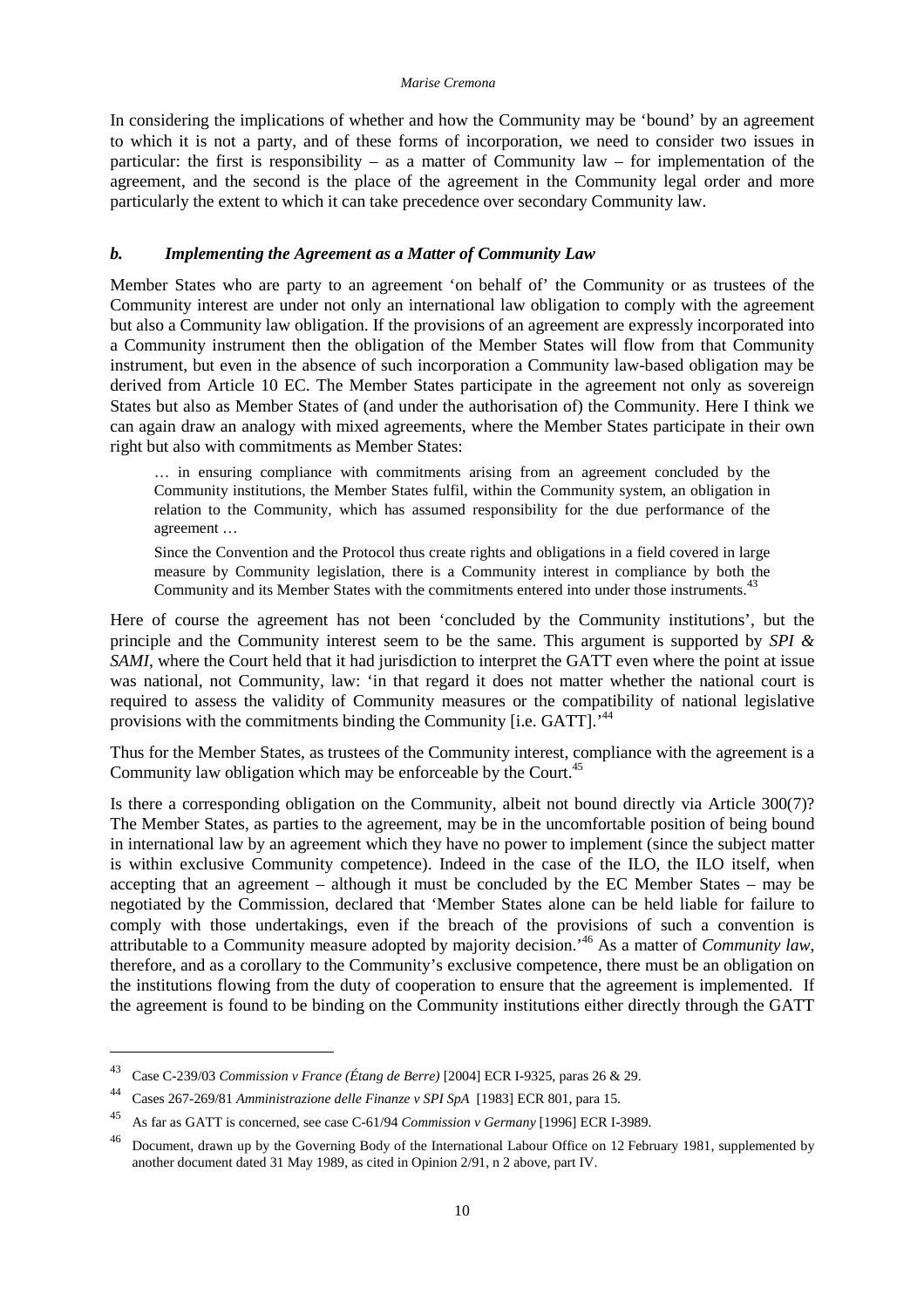case law or indirectly through incorporation, this will of itself entail an obligation to implement it and to enact any necessary legislation. In fact, in *Commission v Greece*, the Court asserted the exclusive competence of the Community to take initiatives designed to ensure compliance with international rules incorporated into a Community Regulation.<sup>47</sup>

# *c. The Agreement as Part of the Community Legal Order*

Community agreements are an integral part of the Community legal order.<sup>48</sup> It seems clear that agreements concluded by one Member State on behalf of the Community (such as the monetary agreements) are also 'Community agreements' in this sense. What of agreements concluded by all Member States in a field of exclusive Community competence? In *SPI & SAMI*, as we have seen, the Court held that it had jurisdiction to interpret the GATT.<sup>49</sup> In *Libor Cipra* the Court held, with respect to the AETR:

… in ratifying or acceding to [the AETR], the Member States acted in the interest and on behalf of the Community …. According to Article 2(2) of Regulation No 3820/85, the AETR Agreement is to apply, instead of the provisions of that regulation, to international road transport operations to and/or from non-member countries which are Contracting Parties to the agreement …. In the light of the foregoing, it must be held that the AETR Agreement forms part of Community law and that the Court has jurisdiction to interpret it. $50$ 

This phrasing is reminiscent of the Court's statement in *Haegeman*, referring to agreements concluded by the Community. But is the position of agreements such as the AETR to be completely assimilated to Community agreements? The case law since *Haegeman* has made it clear that the binding nature of agreements concluded by the Community entails that they have primacy over acts of secondary Community law.<sup>51</sup> In a case such as the AETR, however, where the agreement becomes 'part of Community law' by virtue of incorporation via an act of secondary law it might be difficult to argue that its provisions have primacy over secondary law. Incorporation by these means is a different legal process from the act of conclusion which, although by way of secondary act (normally a Council decision) has a legal effect determined by Article 300(7). In the specific, and not often applied, *Nakajima* case law, the Court has been prepared to assess the legality of secondary legislation in the light of the GATT on the basis that it was both binding on the Community and expressly implemented by the relevant secondary law.<sup>52</sup>

<sup>47</sup> Case C-45/07 *Commission v Greece*, judgment 12 February 2009; this case is discussed further below. Regulation (EC) 725/2004 of 31 March 2004 on enhancing ship and port facility security OJ 2004 L 129/6 is intended to provide a basis for the harmonised implementation and monitoring of Chapter XI-2 of the International Convention for the Safety of Life at Sea ('the SOLAS Convention') and the International Ship and Port Facility Security Code ('the ISPS Code').

<sup>48</sup> Case181/73 *Haegeman* [1974] ECR 449.

 $49$  See n 44 above.

<sup>50</sup> Case C-439/01 *Libor Cipra and Vlastimil Kvasnicka v Bezirkshauptmannschaft Mistelbach* [2003] ECR I-00745, paras 23-4.

<sup>51</sup> Case C-61/94 *Commission* v *Germany* [1996] ECR I-3989, para 52; case C-308/06 *The Queen, on the application of International Association of Independent Tanker Owners (Intertanko) and Others v Secretary of State for Transport* [2008] ECR I-04057, paras 42-45; joined cases C-402/05P and C-415/05P *Yassin Abdullah Kadi and Al Barakaat International Foundation v Council and Commission*, judgment of 3 September 2008, paras 306-307.

<sup>52</sup> Case C-69/89 *Nakajima All Precision Co. Ltd v Council* [1991] ECR I-02069; in paras 30-32 the Court held, 'the new basic regulation … was adopted in order to comply with the international obligations of the Community, which, as the Court has consistently held, is therefore under an obligation to ensure compliance with the General Agreement and its implementing measures … In those circumstances, it is necessary to examine whether the Council went beyond the legal framework thus laid down … and whether, by adopting the disputed provision, it acted in breach of Article 2(4) and (6) of the Anti-Dumping Code.' The principle has mainly been applied in anti-dumping cases; for an example of an application of *Nakajima* outside the dumping context see case C-352/96 *Italy* v *Council* [1998] ECR I-6937; for an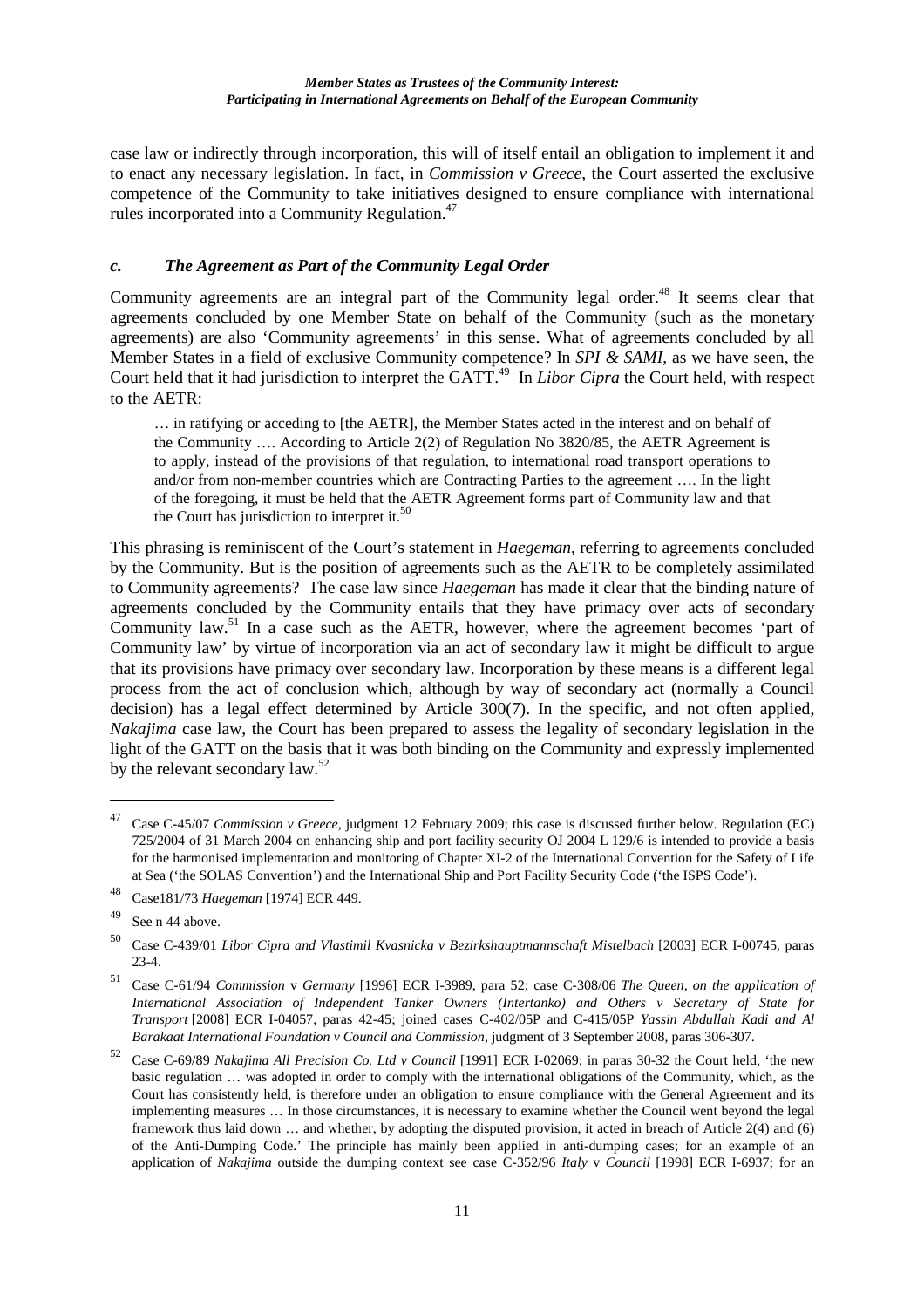#### *Marise Cremona*

That said, the Court in *Intertanko* seems to cast doubt on the applicability of the provisions of an international agreement as a basis for review of secondary legislation even where the purpose of that legislation (in the words of Directive 2005/35 on ship-source pollution) 'is to incorporate international standards for ship-source pollution into Community law'. The Court held that:

Since the Community is not bound by Marpol 73/78, the mere fact that Directive 2005/35 has the objective of incorporating certain rules set out in that Convention [Marpol] into Community law is likewise not sufficient for it to be incumbent upon the Court to review the directive's legality in the light of the Convention.<sup>5</sup>

Although both Directive 2005/35 and the Court refer to 'incorporating' the Marpol standards, the directive at issue here does not in fact reproduce those standards; it is designed to harmonise and ensure effective Member State implementation of the standards by establishing rules regarding infringements, penalties and enforcement. It can therefore be distinguished from the incorporation of the AETR (at issue in *Libor Cipra<sup>54</sup>*) and also the incorporation of the SOLAS Convention and the International Ship and Port Facility Security Code (ISPS Code) in Regulation 725/2004/EC, at issue in *Commission v Greece*. <sup>55</sup> Nevertheless, as an agreement to which all Member States are parties, Marpol is not without legal effect:

… the validity of Directive 2005/35 cannot be assessed in the light of Marpol 73/78, even though it binds the Member States. The latter fact is, however, liable to have consequences for the interpretation of, first, UNCLOS and, second, the provisions of secondary law which fall within the field of application of Marpol 73/78. In view of the customary principle of good faith, which forms part of general international law, and of Article 10 EC, it is incumbent upon the Court to interpret those provisions taking account of Marpol 73/78.<sup>56</sup>

Thus it seems that, in exceptional cases where there has been a full transfer of powers to the Community in the field covered by an agreement, the Community may be bound by the agreement itself and in such cases the *Nakajima* doctrine suggests that where secondary legislation is expressly designed to give effect to the agreement, it may take priority over the secondary Community law in question. In other cases, where the effect of the agreement in Community law is dependent on its incorporation in secondary legislation, it is difficult to argue that it should prevail over that legislation. Nevertheless, where Community legislation is designed to implement an international agreement in an area of exclusive Community competence, the Court may interpret that agreement in order to give effect to the principle of consistent interpretation (that is, to avoid conflict between the agreement and Community law). And in *Libor Cipra*, the AETR was interpreted with a view to its being applied by a national court in the same way as a Community Regulation, as a result of its having been incorporated into Community law by that Regulation. The fact that there is no single rule, equivalent to Article 300(7), determining the effect of these agreements in the Community legal order means that their effect will vary according to the precise way in which the legislation incorporates them expressly, or by reference, or implements them.

*(Contd.)* 

example of a refusal to apply *Nakajima* reasoning to legislation designed to implement a Dispute Settlement Body ruling, see case T-19/01 *Chiquita v Commission* [2005] ECR II-315; case C-377/02 *Van Parys* [2005] ECR I-1465.

<sup>53</sup> *Intertanko*, n 36 above, para 50.

 $54$  Above n 50.

<sup>55</sup> Case C-45/07 *Commission v Greece*, judgment 12 February 2009; Regulation (EC) 725/2004 on enhancing ship and port facility security OJ 2004 L 129/6: the Regulation explicitly requires Member States to apply the international rules, and the relevant provisions of the SOLAS Convention and the ISPS Code are annexed to the Regulation.

<sup>56</sup> *Intertanko*, n 36 above, para 52. This principle of consistent interpretation has of course also been applied to the GATT and WTO in cases where *Nakajima* does not apply: see case C-61/94 *Commission v. Germany* [1996] ECR I-3989, para 52; case C-89/99 *Groeneveld* [2001] ECR I-5851.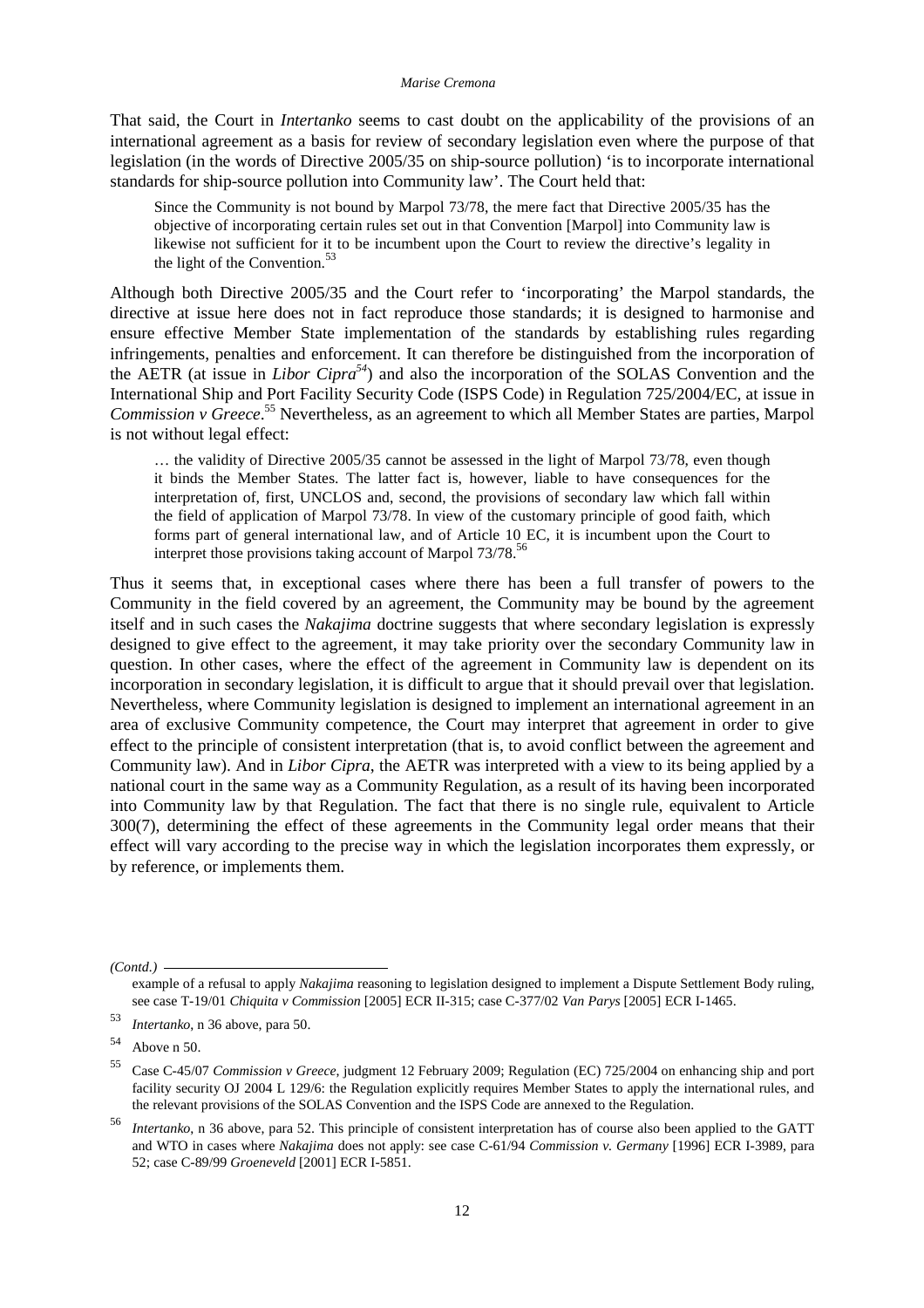# *d. The Formation of Positions in Institutions Set Up by the Agreement*

Certain agreements may set up institutional structures and mechanisms for the negotiation of updated or new rules. If the Community is not a party to the underlying agreement, or a member of the relevant institutions, we need to establish the ongoing Community-based obligations on the Member States within such organs and the mechanisms whereby a common Community position may be established and defended.

The Community is not a member of the IMO, nor is it a party to the International Convention for the Safety of Life at Sea (SOLAS Convention) and the International Ship and Port Facility Security Code (ISPS Code). In *Commission v Greece,<sup>57</sup>* the Court was asked to determine whether a Member State was entitled to put forward national proposals within the IMO connected with the monitoring of compliance with the SOLAS Convention and ISPS Code, given that implementation of these international rules was governed within the Community by a Regulation.<sup>58</sup> The parties do not seem to have disputed that – given the Regulation – the measure fell within the scope of exclusive Community competence. Greece argued, however, that the *AETR* ruling, which would prevent a Member State from entering into an international agreement on the subject on its own account, did not extend to submitting a proposal in the context of its participation in the IMO. The Court disagreed, holding that Greece had initiated a procedure which could lead to the adoption by the IMO of new rules, that the adoption of such new rules would have an effect on the Regulation, and that as a consequence the Member State was in breach of its obligations under Articles 10, 71 and 80(2) EC.<sup>59</sup> Although, then, Greece was not directly entering into an obligation which would affect the Regulation, it was setting in motion a procedure that might lead to such an effect in a context where the Regulation sought to harmonise implementation of the international rules. To the argument that since the Community was not a member of the IMO the Community interest had to be defended by Member States (and that Greece was acting in this interest) the Court was clear:

The mere fact that the Community is not a member of an international organisation in no way authorises a Member State, acting individually in the context of its participation in an international organisation, to assume obligations likely to affect Community rules promulgated for the attainment of the objectives of the Treaty. Moreover, the fact that the Community is not a member of an international organisation does not prevent its external competence from being in fact exercised, in particular through the Member States acting jointly in the Community's interest.<sup>60</sup>

A non-binding arrangement agreed within the Council relating to participation in the IMO did not, in the view of the Court, envisage such unilateral action in the absence of an agreed common position and even if it had, it could not have the effect of permitting a Member State to act in contravention of the Community's exclusive powers.<sup>61</sup>

This case illustrates the importance – indeed the necessity – of forming a common position with respect to proposals of this kind. The duty of cooperation operates here on the Commission, as well as on the Member States. In the IMO case, Greece argued that the Commission was in breach of this duty, since it had not tabled the Greek proposal for discussion before the relevant Community committee prior to its submission by Greece. Whereas Advocate General Bot felt that the Commission

<sup>57</sup> Case C-45/07 *Commission v Greece*, judgment 12 February 2009.

<sup>58</sup> Regulation (EC) 725/2004 of 31 March 2004 on enhancing ship and port facility security OJ 2004 L 129/6.

<sup>59</sup> For further discussion see M Cremona, 'Extending the reach of the AETR principle: Comment on *Commission v Greece* (C-45/07)' (2009) 34 *European Law Rev* 754.

<sup>60</sup> Case C-45/07 *Commission v Greece*, n 57 above, paras 30-31.

<sup>61</sup> Compare the role of a binding inter-institutional agreement in a case of shared competence in case C-25/94 *Commission v Council* (FAO agreement) [1996] ECR I-1469.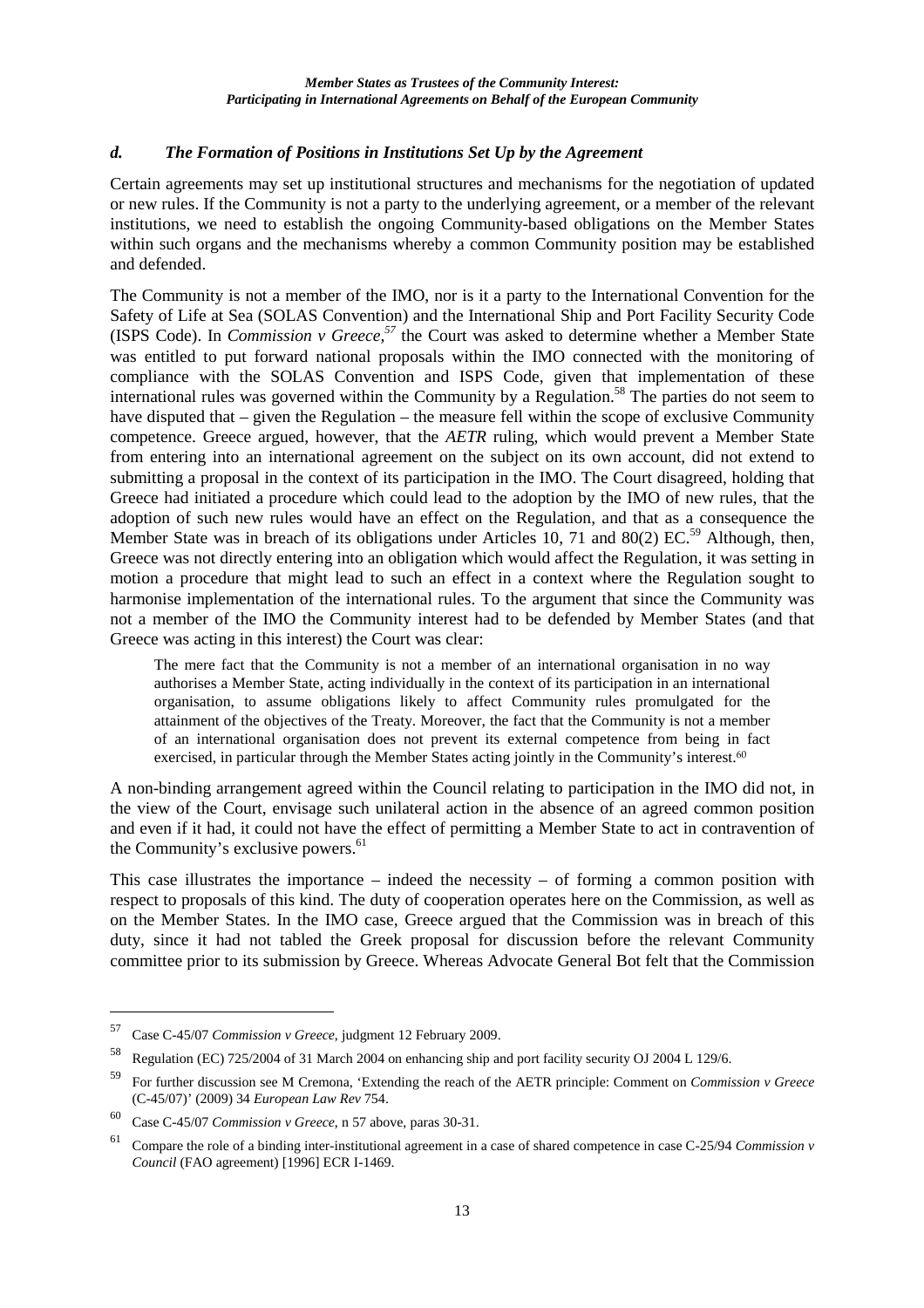had done enough to 'promote coordination at Community level',<sup>62</sup> the Court seems to have taken the view that the Commission could have done more. However both agreed that, even if the Commission had failed in its performance of the duty of cooperation, this did not entitle the Member State to 'unilaterally adopt, on its own authority, corrective or protective measures designed to obviate any breach by an institution of rules of Community law.'<sup>63</sup>

Assuming such a common position is adopted by the Council, what is its legal status? This question is under consideration in a case involving *CITES*. <sup>64</sup> Again we have a Convention (the Convention on International Trade in Endangered Species – CITES) to which the Community is not a party, which has established a framework – the Conference of the Parties (COP) – for the amendment of Convention Annexes listing protected species. The Community has observer status in the COP and as we have already seen, the CITES Convention has been implemented in the EC by means of a Community Regulation.<sup>65</sup> The case concerns the need for a legal base for a Council decision establishing a common position for the Member States in a meeting of the COP.

For Community agreements, Article 300(2) EC establishes a procedure for establishing the Community position in a body set up by an agreement, where that body is to adopt decisions having legal effects.<sup>66</sup> In the case of CITES, as the Advocate General points out in her opinion, the Council decision does not establish *a position of the Community*, since the Community does not participate as a party in the COP. In addition it differs from a decision adopted under Article 300(2) since it is addressed to the Member States, whereas a decision adopted under Article 300(2) does not have a direct addressee but rather determines the conduct of another institution (the Commission). Nevertheless it is clear from its wording that the act is a Council measure addressed to the Member States – and not only a decision of the representatives of the Member States meeting in Council – and is thus amenable to judicial review under Article 230 EC.<sup>67</sup> It is, in the AG's view, subject to the obligation to state reasons, and in particular its legal basis. The AG does not take a view on whether Article 300(2) should be the appropriate procedural legal basis in such cases, merely saying that both a procedural and a substantive legal basis should be referred to in the decision.

If the Court follows the AG's view that a legal basis is required for the adoption of a decision in such a case, in some cases this will result (at least in theory) in decisions taken by qualified majority vote and a Member State may therefore be bound in Community law to adopt a position in the international institutional framework which it voted against in the Council.

# **IV. Supervening Exclusivity and Bilateral Agreements of the Member States**

In this final section, we will turn to a slightly different scenario: the case where an agreement falls, at least in part, within EC exclusive competence but where, although the Member States(s) are not acting on behalf of the Community, it may be compatible with the Community interest for them to be authorized to conclude it. Where the Community becomes exclusively competent in a particular field,

<sup>62</sup> Case C-45/07 *Commission v Greece*, n 57 above, Opinion of AG Bot, paras 41-43.

<sup>63</sup> Para 26, citing by analogy Case C-5/94 *Hedley Lomas* [1996] ECR I-2553. For a critique of this position see M Cremona n 59 above.

<sup>64</sup> Case C-370/07 *Commission v Council*, pending, opinion of AG Kokott, 23 April 2009.

 $65$  See n 42 above.

 $66$  This is the same procedure as for signing an agreement: the Council acts on a proposal from the Commission, normally by qualified majority but unanimously where the agreement covers a field for which unanimity is required for the adoption of internal rules, and for association agreements.

<sup>&</sup>lt;sup>67</sup> C.f. the *AETR* case, n 1 above; the AG does however distinguish the decision in this case from that taken in the case of the AETR as regards the obligation to state reasons.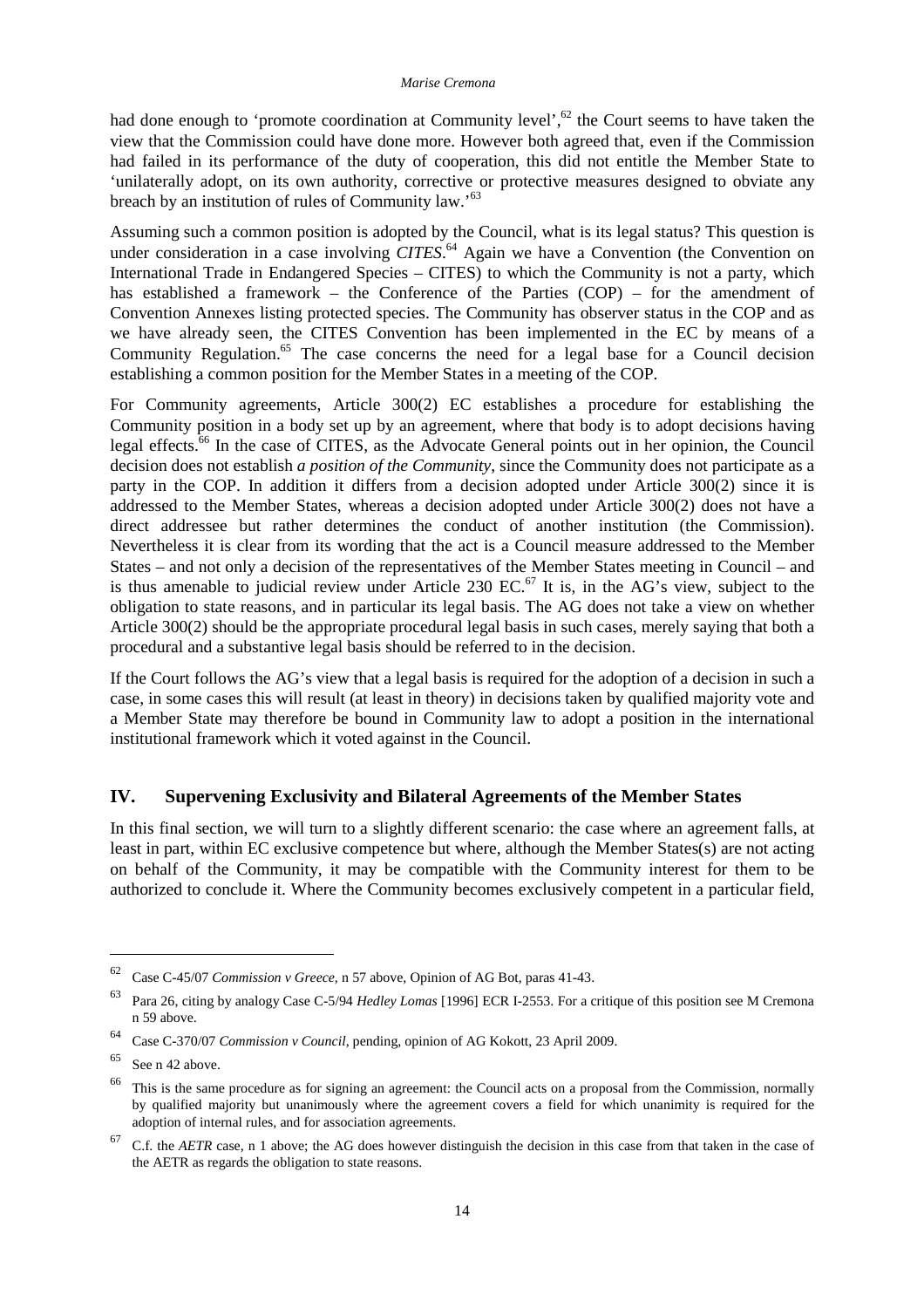#### *Member States as Trustees of the Community Interest: Participating in International Agreements on Behalf of the European Community*

there may be a large number of already existing Member State external bilateral agreements.<sup>68</sup> It is likely to be impractical either to require the Member States to denounce the agreements, or for the Community to negotiate new agreements with the third states concerned. The best solution may be to allow the bilateral agreements to continue while ensuring that any incompatibilities with Community law are removed.

This question is somewhat different from those considered above, since we are not here dealing with Member States concluding agreements *on behalf of* the Community – the Member State in concluding the agreement is acting under the *aegis* of the Community, since it acts under authorisation and subject to a future decision of the Community to act. The agreements nevertheless remain clearly Member State agreements, there is no basis on which it could bind the Community, and the Member State's obligations would be owed only to the other contracting party; similarly the agreement would not bind the non-participating Member States. Thus the agreements could not be classed as part of Community law or subject to the interpretative jurisdiction of the Court. However, the problems in practice are close and the solution of conditional authorization may be relevant also for other cases where the Member States are acting in the Community interest.

It seems clear that authorisation is required for any renewal or amendment of an existing bilateral agreement with a third country in a field covered by exclusive Community competence.<sup>69</sup> It is also clear that removal of any incompatibilities is required. It is not certain that authorisation is needed merely to continue in force a bilateral agreement if the bilateral agreement, apart from falling within a field of exclusive Community competence, is fully compatible with Community law. In the first of the four cases considered below, the Member States were authorised to continue in force (as well as to renew) existing trade agreements providing they did not create an obstacle to the implementation of the CCP. In the air services case, most, if not all, bilateral agreements needed amending in order to comply with the *Open Skies* judgments, and so the issue of agreements 'continuing in force' unamended did not need to be addressed. The future treatment of bilateral BITS once the Lisbon Treaty enters into force is a different matter although it can also be argued that all existing bilateral BITS are in fact incompatible with Community law and will need to be amended. The development of exclusive Community competence in aspects of civil justice has led to the establishment of a procedure whereby the Community will decide in each case whether there is an interest in concluding new bilateral agreements itself, and if not, may authorise the Member State to do so, subject to conditions.

#### *a. Trade Agreements after 1969*

 $\overline{a}$ 

As is well known, 'measures of commercial policy of a national character are only permissible after the end of the transitional period by virtue of specific authorization by the Community'.<sup>70</sup> An example of such authorization has been the Council Decisions authorising the renewal or continuation in force of provisions governing matters covered by the common commercial policy contained in the Member States' trade and cooperation agreements with third countries.<sup>71</sup> Following the 2004 enlargement, the

<sup>68</sup> I am not here considering inter-Member State bilateral agreements, which pose their own problems.

Any renewal or amendment of agreements originally concluded prior to the EC Treaty's entry into force or to the Member State's accession will also prevent the application of Article 307 EC: see *Open Skies* cases, n 74 below.

<sup>70</sup> Case 41/76, *Suzanne Criel, née Donckerwolcke and Henri Schou v Procureur de la République* [1976] ECR 1921, para 32.

The original decision was Council Decision (EEC) 69/494 on the progressive standardisation of agreements concerning commercial relations between Member States and third countries and on the negotiation of Community agreements, OJ 1969 L326/39. The most recent decision is Council Decision (EC) 2001/855 OJ 2001 L 320/13; this decision expired on 30 April 2005 and has not been renewed.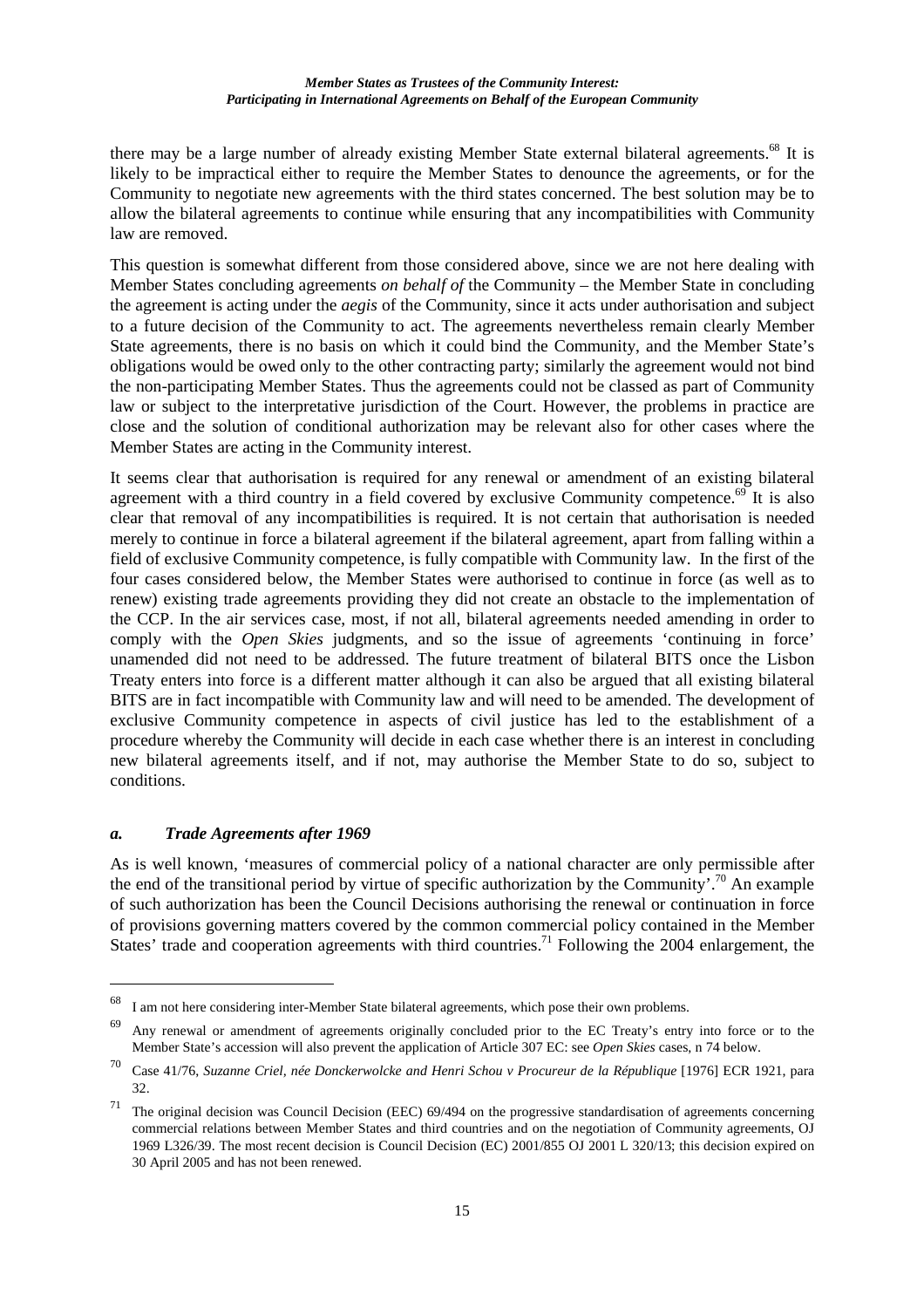Commission submitted a proposal to extend the then current authorization to certain agreements of the new Member States; however the scrutiny of existing agreements of the new Member States prompted re-consideration of all existing Member State agreements and no agreement was reached before expiry of the authorization Decision itself.<sup>72</sup> At present, therefore, authorization has lapsed; the rights of third States are protected by Article 307 EC where agreements were concluded before the entry into force of the EC Treaty or before accession of the relevant Member State; however in case of conflict the Member States are under an obligation to re-negotiate or denounce the agreements.<sup>73</sup>

#### *b. Air Services Agreements*

 $\overline{a}$ 

Following the Court judgments in the *Open Skies* cases,<sup>74</sup> the Council agreed that Community agreements on air services should be negotiated with third countries which would replace bilateral Member State agreements. In addition, and pending the negotiation of the Community agreements, the Council adopted a Regulation which attempts to give effect to the duty of cooperation where Member States are under an obligation to bring existing agreements into line with Community law and which falls partly within exclusive competence.<sup>75</sup> The Preamble to the Regulation refers to the duty of cooperation and confirms that the cooperation procedure established by the Regulation is 'without prejudice to the division of competencies between the Community and Member States' (recital 5). The Regulation establishes that Member States may 'enter into negotiations with a third country concerning a new air service agreement or the modification of an existing air service agreement', subject to conditions concerning notification to the Commission and the use of agreed standard clauses. Where those standard clauses are used, 'the Member State shall be authorised to conclude the agreement;' in other cases authorisation will depend upon an assessment that the agreement 'does not harm the object and purpose of the Community common transport policy'.

#### *c. Bilateral Agreements in the Civil Justice Field*

Another recent example of the conditional authorization of bilateral Member State agreements by way of a Regulation is found in two Regulations relating to international agreements in the fields of (i) applicable law in relation to contractual and non-contractual obligations,<sup>76</sup> and (ii) jurisdiction, recognition and enforcement of judgments and decisions in matrimonial matters, parental responsibility and maintenance obligations, and applicable law in matters relating to maintenance obligations.<sup>77</sup> The background here is Opinion  $1/2003$ , in which the Court of Justice held that the

<sup>72</sup> Com (2004) 697, 22 October 2004; this proposal has since been withdrawn.

<sup>73</sup> Case C-170/98 *Commission v Belgium* [1999] ECR I-5493; Case C-84/98 *Commission v Portugal* [2000] ECR I-5215; Case C-62/98 *Commission v Portugal* [2000] ECR I-5171. See also Council Decision (EC) 2001/855, n 71 above, recital 7 and Art 1.

<sup>74</sup> Cases C-466/98, C-467/98, C-468/98, C-469/98, C-471/98, C-472/98, C-475/98 and C-476/98, *Commission v the United Kingdom, Denmark, Sweden, Finland, Belgium, Luxembourg, Austria and Germany* [2002] ECR I-09427.

<sup>75</sup> Regulation (EC) 847/2004 on the Negotiation and Implementation of Air Service Agreements between Member States and Third Countries OJ 2004 L 157/7. See Commission Communication on the consequences of the Court judgments of 5 Nov 2002 for European air transport policy COM (2002)649; Commission Communication on relations between the Community and third countries in the field of air transport COM (2003)94.

<sup>76</sup> Regulation (EC) 662/2009 of 13 July 2009 establishing a procedure for the negotiation and conclusion of agreements between Member States and third countries on particular matters concerning the law applicable to contractual and noncontractual obligations OJ 2009 L 200/25; the Regulation is based on Articles 61(c) and 65 EC and under Art 67(5) was adopted under co-decision.

<sup>77</sup> Council Regulation (EC) No 664/2009 of 7 July 2009 establishing a procedure for the negotiation and conclusion of agreements between Member States and third countries concerning jurisdiction, recognition and enforcement of judgments and decisions in matrimonial matters, matters of parental responsibility and matters relating to maintenance obligations, and the law applicable to matters relating to maintenance obligations OJ 2009 L 200/46. This regulation is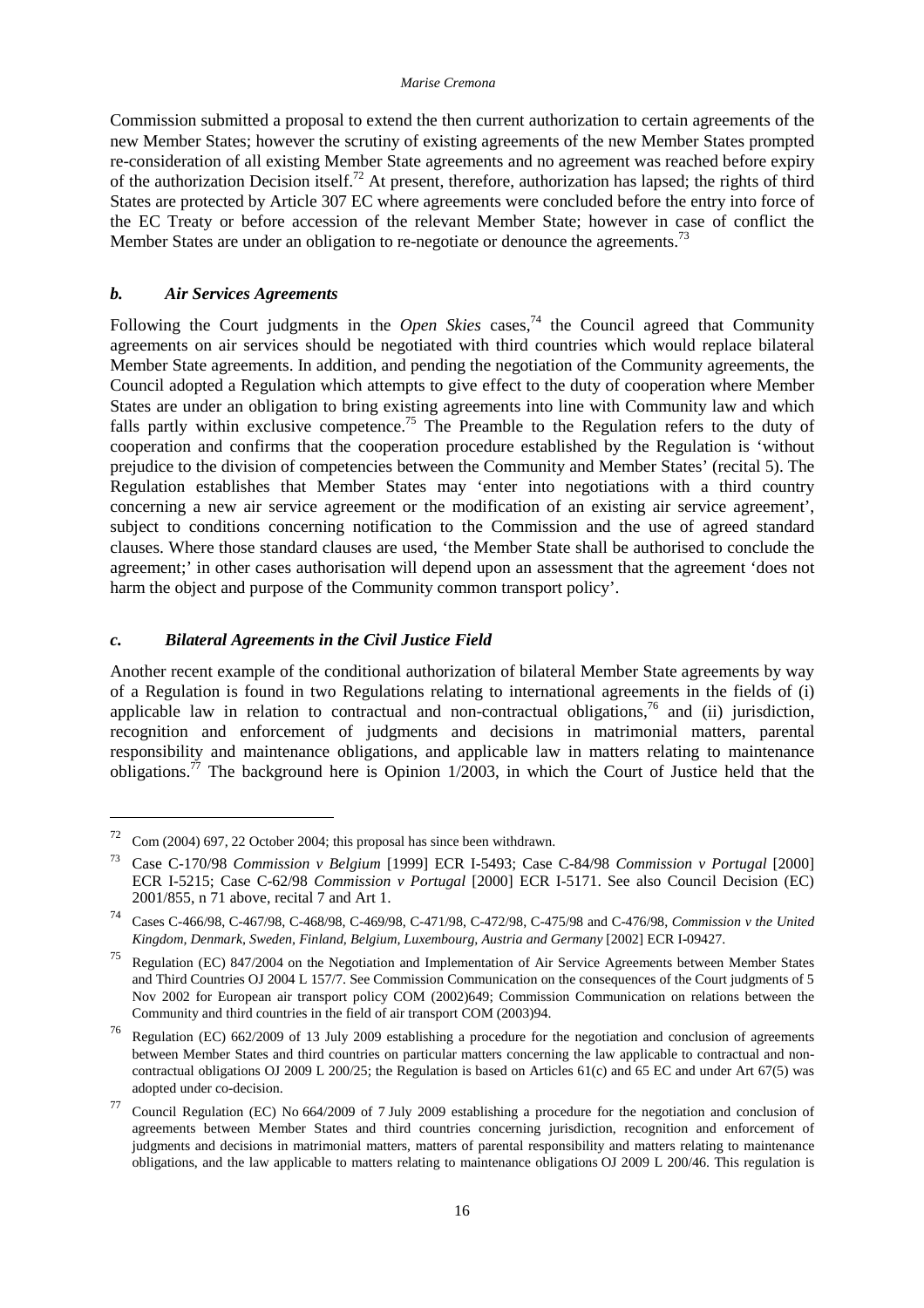Community possessed exclusive external competence in relation to matters affecting the Brussels I Regulation (Regulation (EC) 44/2001), that is, in relation to jurisdiction and the recognition and enforcement of judgments in civil and commercial matters. There will not always be a Community interest, despite this exclusive competence, in concluding every agreement which contains provisions on jurisdiction and/or on recognition and enforcement of judgments.<sup>78</sup> The mechanism instituted by the Regulations both establishes a procedure for determining whether there is sufficient Community interest in the conclusion of a particular agreement by the Community, and if there is not, for authorizing the Member State to conclude the agreement itself.<sup>79</sup> The two Regulations cover agreements falling wholly or partly within the scope of specific Community Regulations $80$  and which are either bilateral or a limited type of regional agreement 'between a limited number of Member States and of third countries neighbouring Member States which is intended to address local situations and which is not open for accession to other States.<sup>81</sup> Both the amendment of existing agreements and the negotiation of new agreements are covered.

The procedure requires initial notification to the Commission; authorization to open negotiations is on condition that:

- the EC does not already have an agreement on the same subject matter with the third country concerned, nor does it envisage opening negotiations within the next two years;
- the Member State concerned has demonstrated that it has a specific interest in concluding an agreement with the third country, related in particular to the existence of economic, geographic, cultural, historical, social or political ties between the Member State and that third country;
- the proposed agreement appears not to render Community law ineffective and not to undermine the proper functioning of the system established by that law;
- the envisaged agreement would not undermine the object and purpose of the Community's external relations policy as decided by the Community.

The Commission may propose negotiating guidelines and may request the inclusion of particular clauses. The agreement must include either a sunset clause providing for its termination in case of a future conclusion of an agreement with the third State on the same subject by the Community itself, or provision for the direct replacement of the relevant provisions of the agreement by the provisions of a subsequent Community agreement (it is thus clear that the Member State agreement does not pre-empt a later Community agreement). Standard forms of these clauses are included. The conclusion of the agreement is then subject to a separate authorisation: the Commission assesses whether the final text meets the conditions specified above. Before a decision not to authorise is taken the Commission must

*<sup>(</sup>Contd.)* 

based on Articles  $61(c)$  and  $65$  EC and under Art  $67(2)$  and  $(5)$  it was adopted by the Council acting unanimously after consulting the European Parliament.

Regulation 44/2001 is of course not the only relevant legislation adopted in the field of civil justice which might give rise to exclusive competence; see also inter alia Regulation (EC) 2201/2003 concerning jurisdiction and the recognition and enforcement of judgments in matrimonial matters and matters of parental responsibility, OJ 2003 L 338/1; Regulation (EC) 4/2009 of 18 December 2008 on jurisdiction, applicable law, recognition and enforcement of decisions and cooperation in matters relating to maintenance obligations, OJ 2009 L 7/1; Regulation (EC) 593/2008 on the law applicable to contractual obligations (Rome I), OJ 2008 L 177/6; Regulation (EC) 864/2007 on the law applicable to non-contractual obligations (Rome II), OJ 2007 L 199/40.

This approach is modeled on that adopted in the case of air services agreements; see above and Conclusions of the JHA Council, 19 April 2007. The recitals to the Rome I and II Regulations also foresee such a procedure.

Regulation 662/2009 covers agreements concerning matters falling entirely or partly within the Rome I and Rome II Regulations (n 78 above); Regulation 664/2009 covers matters falling within the scope of Regulations 2201/2003 and 4/2009, 'to the extent that those matters fall within the exclusive competence of the Community' (n 78 above).

<sup>&</sup>lt;sup>81</sup> Regulation 662/2009, n 76 above, Art 2(1)(b).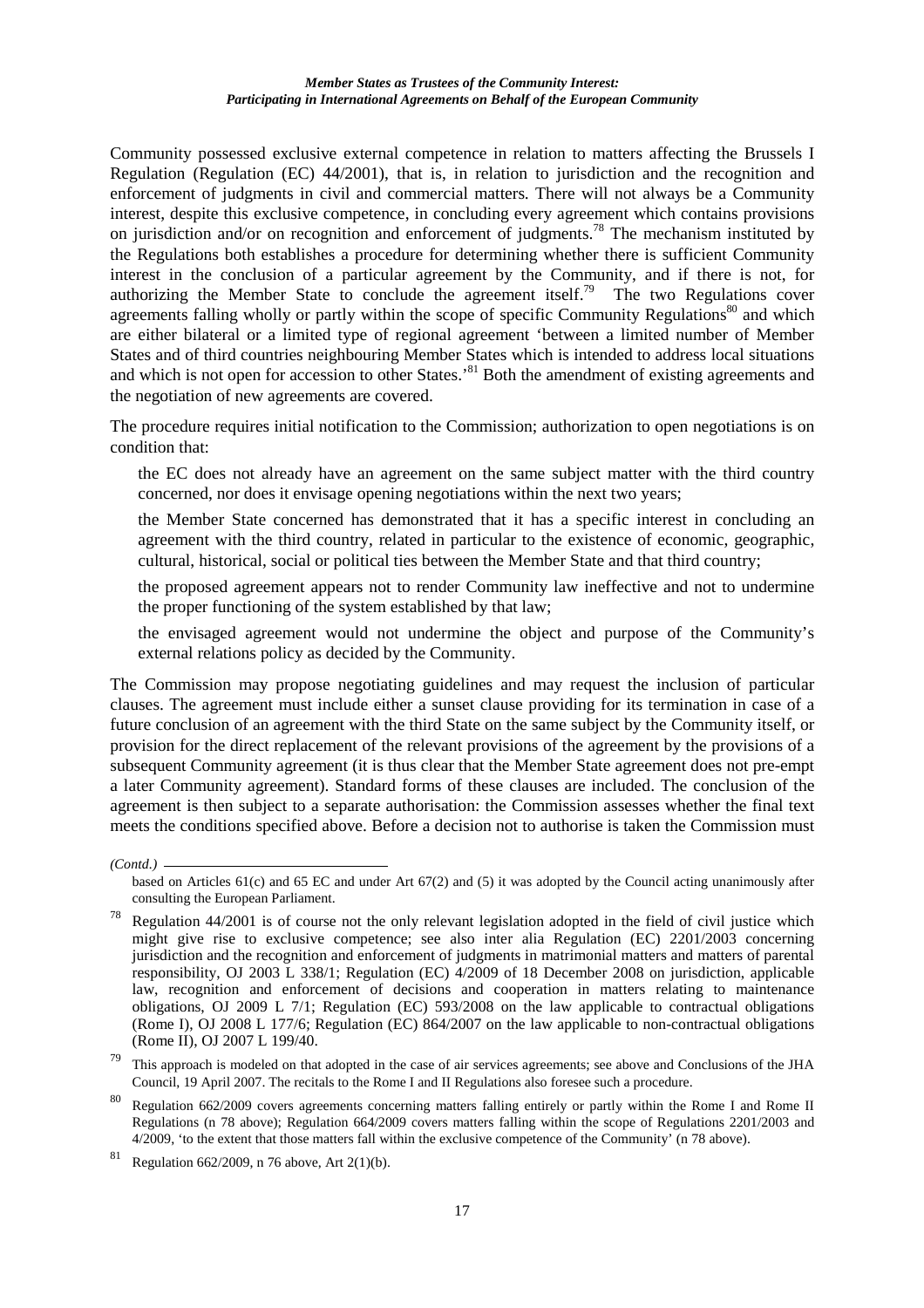issue a reasoned opinion which is subject to discussion with the Member State; this opinion and the final decision are notified to the Council and the European Parliament. Although the Regulations setting out the overall framework were adopted by the Council, or Council and Parliament, the individual authorisation in each case would thus be granted by the Commission. The Commission argues that this proposed procedure is better than either assuming that all agreements in these fields will be concluded by the EC, or trying to establish detailed rules for pre-authorisation for each type of agreement. It preserves flexibility while providing a framework for taking the decision in each case.

#### *d. BITS after the Coming into Force of the Treaty of Lisbon*

The Treaty of Lisbon will make a considerable change to the scope of the common commercial policy, while confirming its exclusive nature: for the first time, foreign direct investment will be covered by the CCP. $82$  The precise scope of FDI in this context, and its relationship with the provisions on capital movements, as well as the wider implications of this move to exclusivity, are complex questions which we cannot explore here. $83$  However it is likely that the Union will not seek to replace all Member State external bilateral investment treaties (BITS) with Union agreements, and that some form of authorising measure will be adopted following the models already considered here. The authorisation will need to cover any renewal or amendment of existing BITS, and will require any incompatibilities to be eliminated.<sup>84</sup> It is likely that it will also cover continuation in force of compatible BITS, whether or not this is strictly necessary – but it is certainly arguable that in fact all the existing BITS are incompatible with Community law on the basis of their provisions on equal treatment and on dispute settlement.<sup>85</sup>

# **V. Conclusion**

 $\overline{a}$ 

This paper has taken as its starting point the fact that there are circumstances in which the Member States alone may become, or remain, parties to international agreements falling within exclusive Community competence. This may occur because the Community is excluded from participation by the international legal framework within which the agreement is negotiated, or because it is regarded as being in the Community interest for the Member States to participate, or because exclusive competence has arisen after the conclusion of an agreement by the Member States. The paper has explored the Community law obligations that arise for the Member States in these circumstances as well as the status of such agreements within the Community legal order. In such cases the Member States are said to act on behalf of, and in the interests of, the Community, although the implications of this lie at the Community rather than the international level. The Community's exclusive competence, based on Article 10 EC, requires that the Member States act under Community authorization, that Community negotiating positions are formulated and adhered to. Duties of compliance and implementation are a matter of Community obligation as well as international law, and competence to implement the agreement will lie with the Community rather than the Member States.

 $82$  Article 207(1) TFEU; according to Article 3(1) TFEU the Union will have exclusive competence over the common commercial policy.

See for example J Ceyssens, 'Towards a common foreign investment policy? Foreign investment in the European constitution', (2005) 32 *Legal Issues of Economic Integration* 259; M Krajewski, 'External Trade Law and the Constitutional Treaty: Towards a federal and more democratic common Commercial Policy?', (2005) 42 *Common Market Law Rev* 91.

<sup>&</sup>lt;sup>84</sup> The requirement to eliminate incompatibilities is already present, since it does not depend on exclusivity: see cases C-205/06 *Commission v Austria* and C-249/06 *Commission v Sweden,* judgments 3 March 2009*.* 

<sup>85</sup> Thanks to Angelos Dimopoulos for this point. See also T Eilmansberger, 'Bilateral Investment Treaties and EU Law' (2009) 46 *Common Market Law Rev* 283.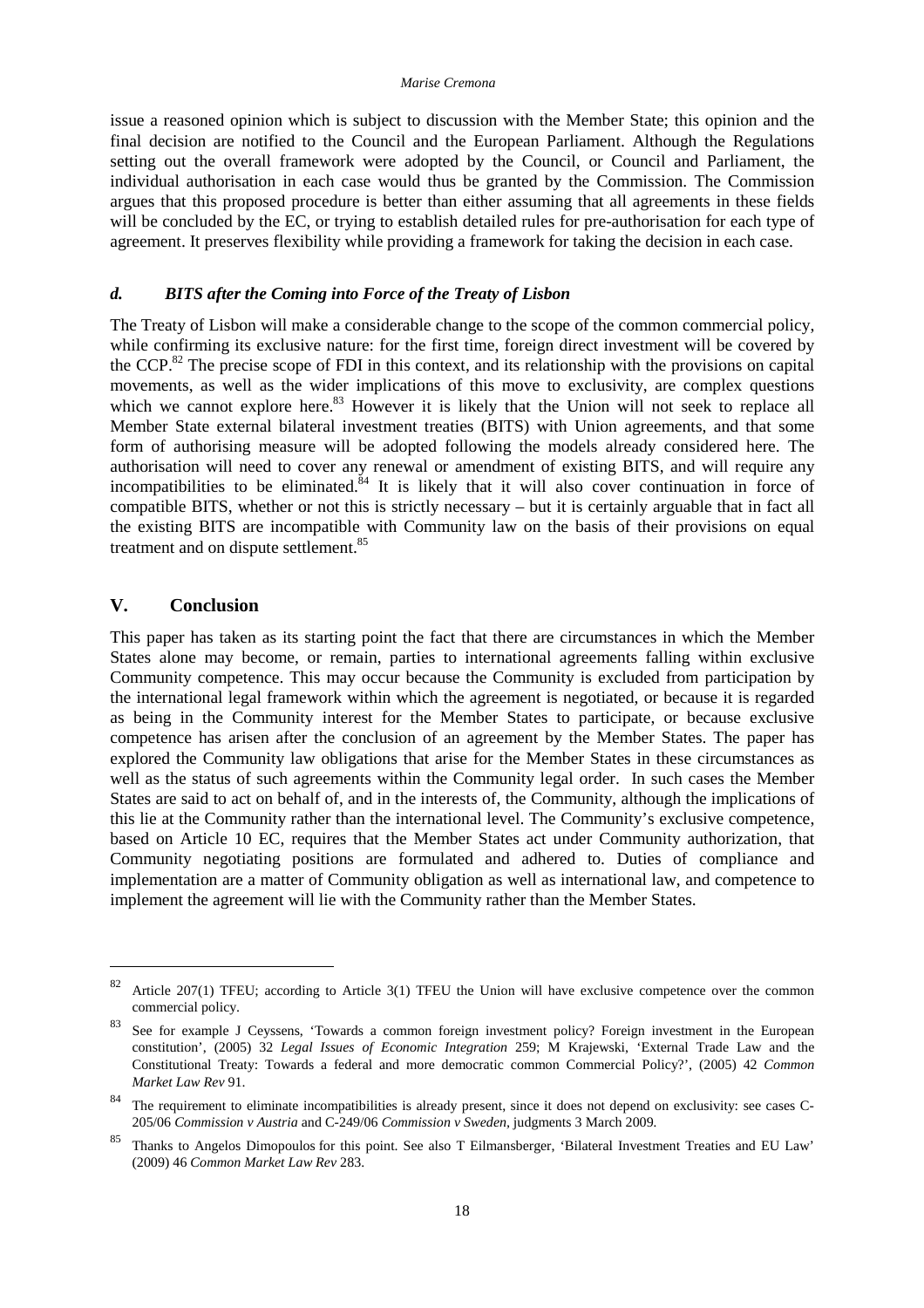#### *Member States as Trustees of the Community Interest: Participating in International Agreements on Behalf of the European Community*

Although there is no formal legal link between the Community and the agreement in terms of either international or Community law, there are different ways in which the agreement may become part of Community law. Where there has been a complete transfer of competence to the Community, the agreement may directly bind the Community itself, including the institutions, by analogy with Article 300(7) EC. However it is more usual for the agreement to be incorporated into Community law by way of secondary legislation, either by way of referral or by including (parts of) the agreement in the legislation itself. The Court of Justice will have jurisdiction to interpret the agreement and will apply the principle of consistent interpretation. Whether the agreement will take priority over secondary legislation – so that incompatibility may lead to the invalidity of that legislation – will depend on whether, and the mechanism whereby, the agreement becomes part of Community law, as well as the nature of the agreement itself. The cases discussed here show that the phenomenon is not all that unusual. Although these agreements are in some senses anomalous, and their position in the Community legal order may be ambiguous, they also illustrate the constraints under which the Member States – although fully sovereign States – may operate at an international level as a result of their Community obligations, the way in which the international identity of the Union may be represented by the Member States alongside the Community and the accommodations possible between the demands of the Community legal order and the practical exigencies of international treaty-making.

The paper has also touched upon a related and perhaps increasing phenomenon as Community competence expands: the authorization of Member States to continue in force existing agreements and to negotiate new agreements, with procedures put in place, including standard clauses, to ensure compatibility with Community law and to leave scope for the future development of the Community's own external policy. Here too we find that what might appear to be a clear-cut distinction between exclusive and shared competence in fact reveals a more complex interaction between Member States and the Community in their international relations.